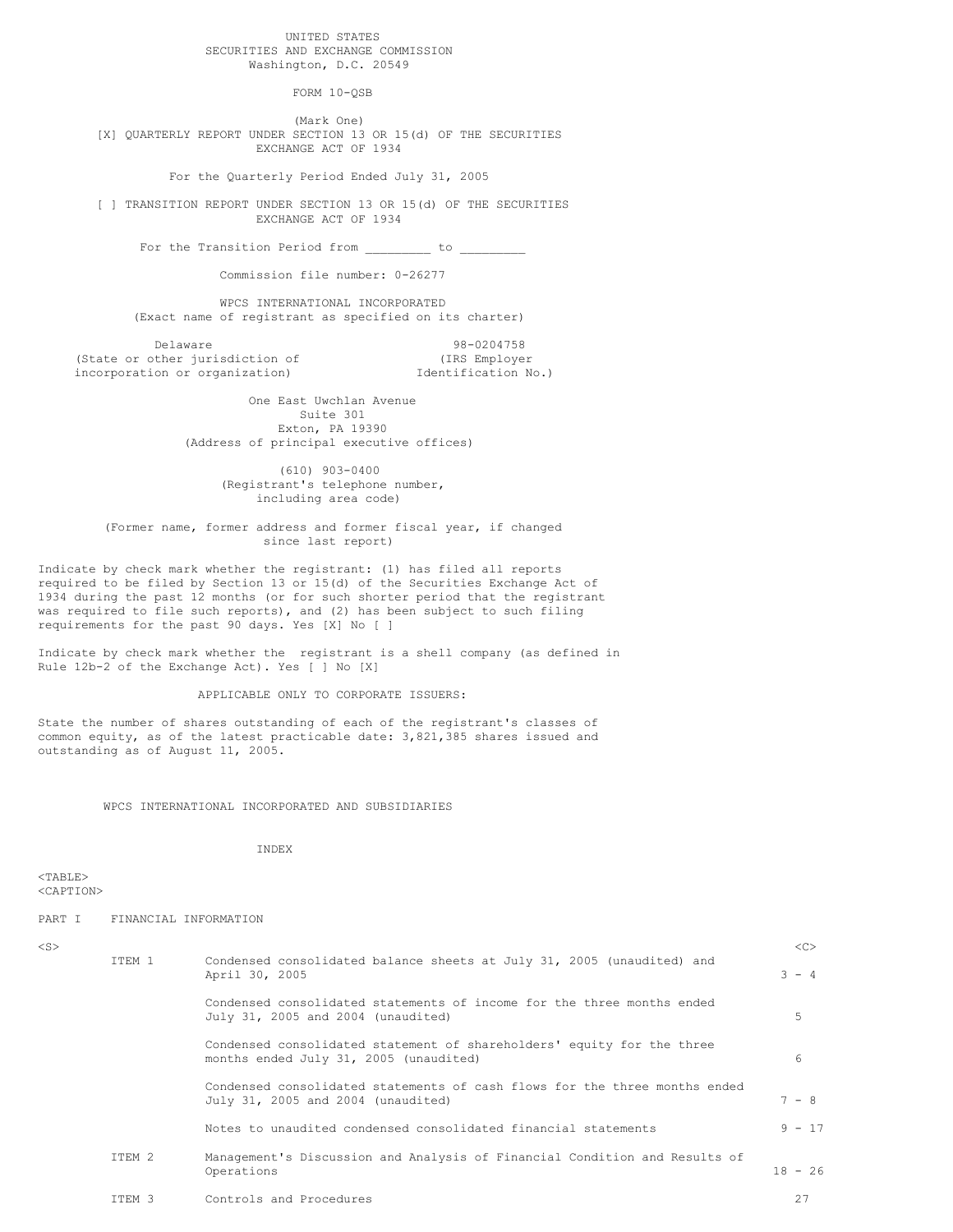#### PART II OTHER INFORMATION

|      | ITEM 1         | Legal proceedings                                           | 28        |
|------|----------------|-------------------------------------------------------------|-----------|
|      | ITEM 2         | Unregistered sales of equity securities and use of proceeds | 28        |
|      | ITEM 3         | Defaults upon senior securities                             | 28        |
|      | ITEM 4         | Submission of matters to a vote of security holders         | 28        |
|      | ITEM 5         | Other information                                           | 28        |
|      | TTEM 6         | Exhibits                                                    | 28        |
|      | SIGNATURES     |                                                             | 29        |
| ロエロヘ | CERTIFICATIONS |                                                             | $31 - 33$ |

 $<$ /TABLE>

2 WPCS INTERNATIONAL INCORPORATED AND SUBSIDIARIES

## CONDENSED CONSOLIDATED BALANCE SHEETS

 $<$ TABLE $>$ <CAPTION>

|                                                         |                                                       | JULY 31,                                   |    |
|---------------------------------------------------------|-------------------------------------------------------|--------------------------------------------|----|
| APRIL 30,                                               | ASSETS                                                | 2005                                       |    |
| 2005                                                    |                                                       | ------------------                         |    |
| ---------------                                         |                                                       | (Unaudited)                                |    |
| $<$ S $>$                                               |                                                       | $<$ C>                                     |    |
| <<<br>CURRENT ASSETS:                                   |                                                       |                                            |    |
| Cash and cash equivalents<br>989,252                    |                                                       | \$<br>2,308,740                            | \$ |
| July 31, 2005 and April 30, 2005<br>9,907,316           | Accounts receivable, net of allowance of \$75,786 at  | 9,784,349                                  |    |
| uncompleted contracts                                   | Costs and estimated earnings in excess of billings on | 1,429,122                                  |    |
| 908,955<br>Inventory                                    |                                                       | 818,662                                    |    |
| 885,624<br>Prepaid expenses and other current assets    |                                                       | 835,410                                    |    |
| 536,331<br>Deferred income taxes                        |                                                       | 77,000                                     |    |
| 112,000                                                 |                                                       | ------------------                         |    |
| ---------------<br>Total current assets<br>13, 339, 478 |                                                       | 15, 253, 283                               |    |
| PROPERTY AND EQUIPMENT, net<br>1,560,271                |                                                       | 1,574,813                                  |    |
| CUSTOMER LISTS, net<br>1,158,388                        |                                                       | 1,083,972                                  |    |
| GOODWILL<br>13,961,642                                  |                                                       | 14,027,312                                 |    |
| DEBT ISSUANCE COSTS, net                                |                                                       | 150,174                                    |    |
| OTHER ASSETS<br>156,932                                 |                                                       | 167,044<br>-------------------             |    |
| ---------------                                         |                                                       |                                            |    |
| Total assets<br>30, 176, 711                            |                                                       | \$<br>32, 256, 598<br>==================== | \$ |
| --------------------                                    |                                                       |                                            |    |

 $<$ /TABLE>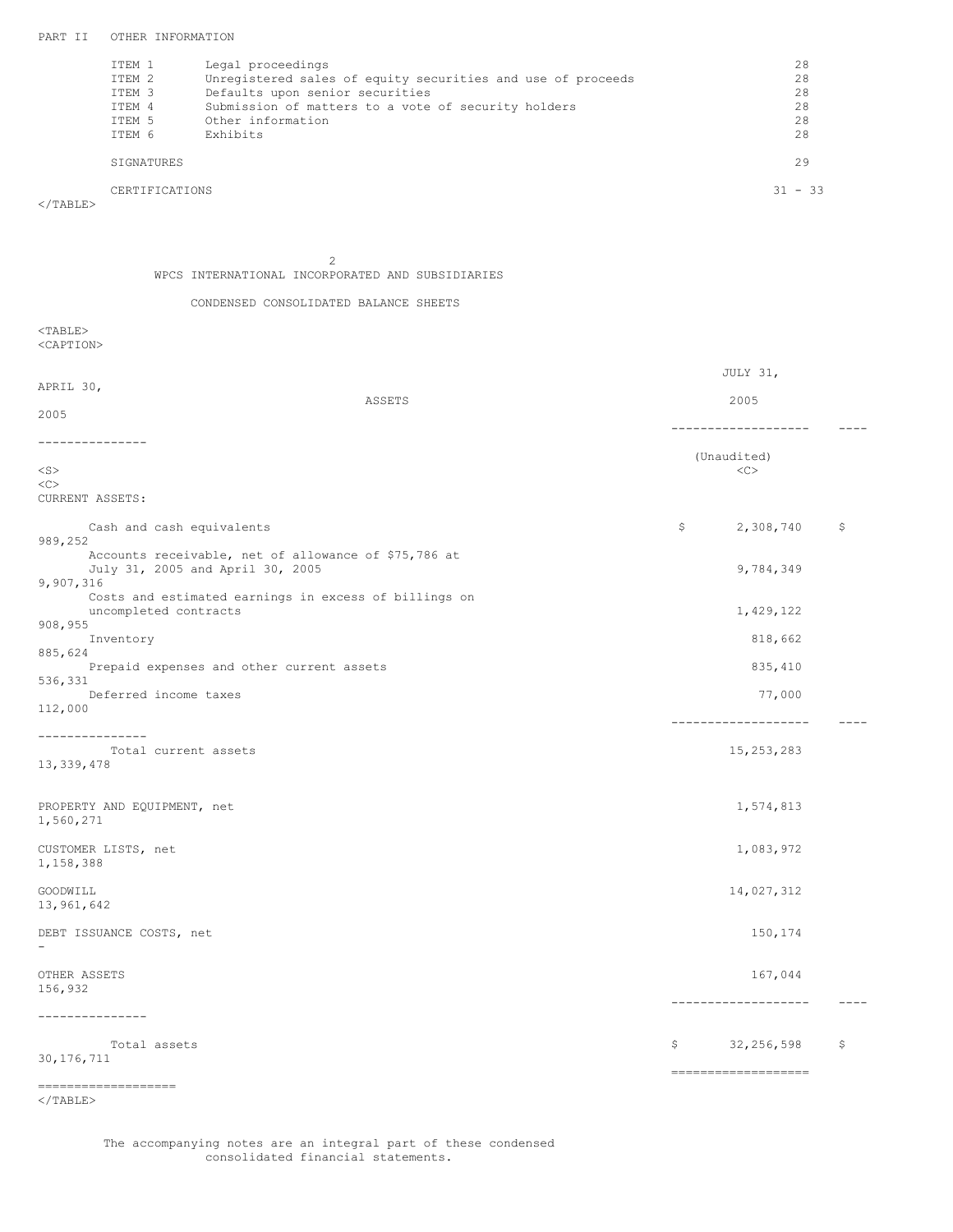# WPCS INTERNATIONAL INCORPORATED AND SUBSIDIARIES

CONDENSED CONSOLIDATED BALANCE SHEETS (continued)

 $<$ TABLE $>$ <CAPTION>

|                                                                                          |    | JULY 31,             |       |
|------------------------------------------------------------------------------------------|----|----------------------|-------|
| APRIL 30,<br>LIABILITIES AND SHAREHOLDERS' EQUITY                                        |    | 2005                 |       |
| 2005                                                                                     |    | -------------------  |       |
| ---------------                                                                          |    | (Unaudited)          |       |
| $<$ S $>$                                                                                |    | <<                   |       |
| <<<br>CURRENT LIABILITIES:                                                               |    |                      |       |
| Borrowings under line of credit<br>382,281                                               | Ş. |                      | S     |
| Current portion of capital lease obligation<br>2,073                                     |    | 1,399                |       |
| Current portion of loans payable<br>187,420                                              |    | 192,316              |       |
| Accounts payable and accrued expenses                                                    |    | 4,752,684            |       |
| 5,338,813<br>Billings in excess of costs and estimated earnings on uncompleted contracts |    | 1,478,919            |       |
| 1,204,491<br>Due to shareholders                                                         |    | 172,995              |       |
| 915,290<br>Income taxes payable                                                          |    | 287,151              |       |
| 24,790<br>Deferred income taxes                                                          |    | 170,000              |       |
| 139,000                                                                                  |    | -------------------  |       |
| ---------------<br>Total current liabilities                                             |    | 7,055,464            |       |
| 8,194,158                                                                                |    |                      |       |
| Borrowings under line of credit                                                          |    | 3,000,000            |       |
| Loans payable, net of current portion                                                    |    | 290,758              |       |
| 261,455<br>Due to shareholders, net of current portion                                   |    | 927,005              |       |
| 927,005<br>Deferred income taxes                                                         |    | 313,000              |       |
| 439,000                                                                                  |    | -----------------    |       |
| ---------------<br>Total liabilities                                                     |    | 11,586,227           |       |
| 9,821,618                                                                                |    | ------------------   |       |
| ---------------                                                                          |    |                      |       |
| COMMITMENTS AND CONTINGENCIES                                                            |    |                      |       |
| SHAREHOLDERS' EQUITY:                                                                    |    |                      |       |
| Preferred Stock - \$0.0001 par value, 5,000,000 shares                                   |    |                      |       |
| authorized, none issued<br>$\overline{\phantom{m}}$                                      |    |                      |       |
| Common Stock - \$0.0001 par value, 75,000,000 shares authorized,                         |    |                      |       |
| 3,821,385 shares issued and outstanding at July 31, 2005 and April 30, 2005<br>382       |    | 382                  |       |
| Additional paid-in capital<br>21,107,240                                                 |    | 21,107,240           |       |
| Accumulated deficit<br>(752, 529)                                                        |    | (437, 251)           |       |
| --------------                                                                           |    | ------------------   | $---$ |
|                                                                                          |    |                      |       |
| Total shareholders' equity<br>20, 355, 093                                               |    | 20,670,371           |       |
| --------------                                                                           |    | -------------------  |       |
| Total liabilities and shareholders' equity                                               | Ş. | 32, 256, 598         | \$.   |
| 30,176,711                                                                               |    | ==================== |       |
| ====================                                                                     |    |                      |       |

 $\rm <$  /TABLE>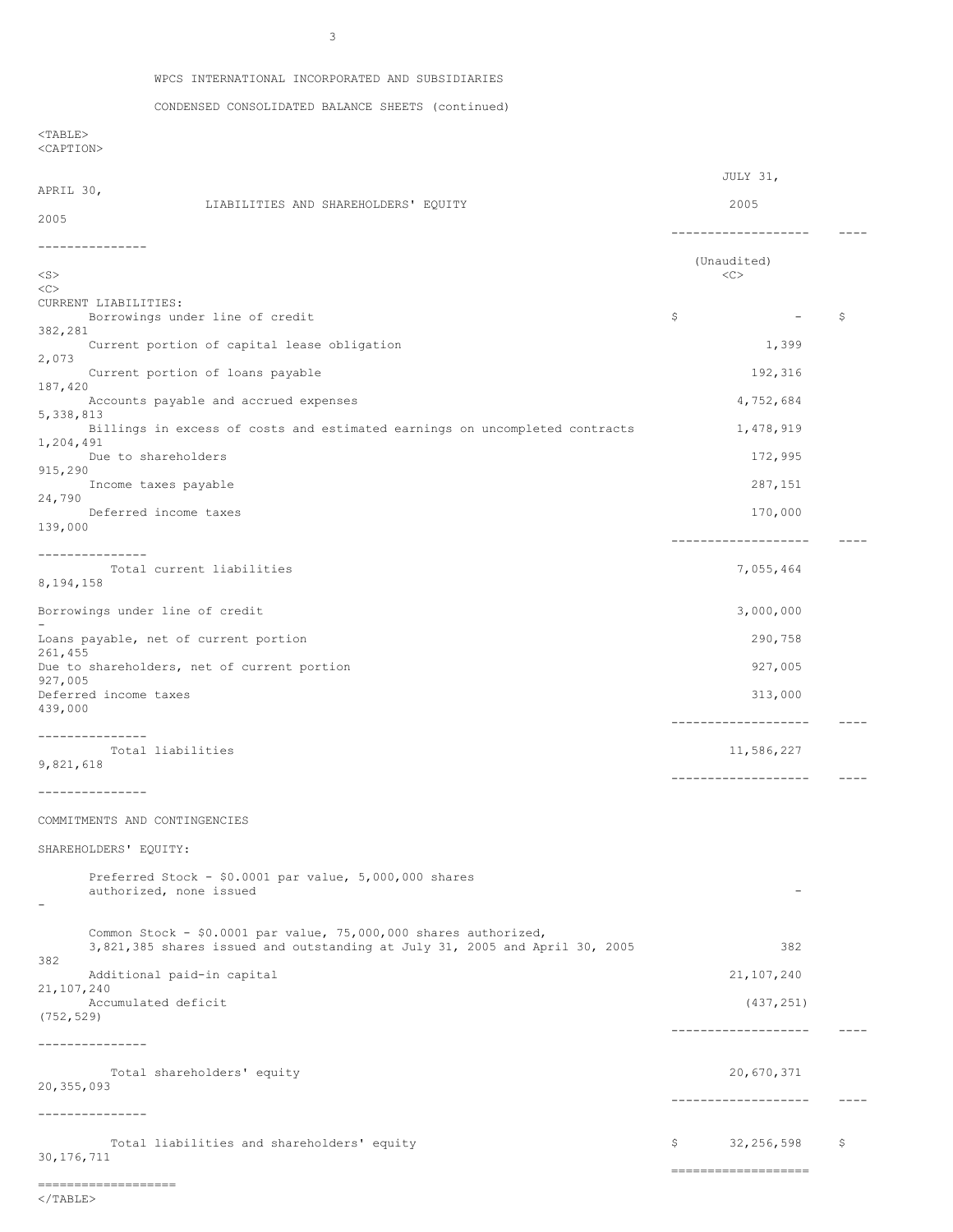4

# WPCS INTERNATIONAL INCORPORATED AND SUBSIDIARIES

# CONDENSED CONSOLIDATED STATEMENTS OF INCOME (Unaudited)

| <caption></caption>                                                                    |                                      | Three Months |
|----------------------------------------------------------------------------------------|--------------------------------------|--------------|
| Ended                                                                                  |                                      | July $31$ ,  |
| 2004                                                                                   | 2005<br>-------------------          |              |
| ---------------                                                                        |                                      |              |
| (Note 1)                                                                               |                                      |              |
| $<$ S>                                                                                 | <<                                   |              |
| <<<br><b>REVENUE</b><br>\$7,279,153                                                    | \$12,171,639                         |              |
| --------------                                                                         | -------------------                  | $---$        |
| COSTS AND EXPENSES:<br>Cost of revenue                                                 | 9,130,091                            |              |
| 5,619,587<br>Selling, general and administrative expenses                              | 2,263,955                            |              |
| 1,392,691<br>Depreciation and amortization<br>122,031                                  | 211,467                              |              |
| ---------------<br>Total costs and expenses<br>7,134,309                               | -------------------<br>11,605,513    |              |
| . _ _ _ _ _ _ _ _ _ _ _ _ _ _                                                          | -------------------                  |              |
| OPERATING INCOME<br>144,844                                                            | 566,126                              |              |
| OTHER EXPENSE:<br>Interest expense<br>1,113                                            | 38,765                               |              |
| ---------------                                                                        | -------------------                  |              |
| INCOME BEFORE INCOME TAX PROVISION<br>143,731                                          | 527,361                              |              |
| Income tax provision<br>67,356                                                         | 212,083                              |              |
| ---------------                                                                        | -------------------                  |              |
| NET INCOME<br>76,375                                                                   | \$<br>315,278<br>=================== | \$           |
| ===================                                                                    |                                      |              |
| Basic net income per common share<br>0.04                                              | \$<br>===================            | 0.08<br>\$   |
| --------------------<br>Diluted net income per common share                            | \$                                   | 0.08<br>\$   |
| 0.04<br>===================                                                            | ===================                  |              |
| Basic weighted average number of common shares<br>outstanding<br>1,737,498             | 3,821,385<br>====================    |              |
| ===================<br>Diluted weighted average number of common shares<br>outstanding | 3,835,335                            |              |

1,768,783

<TABLE>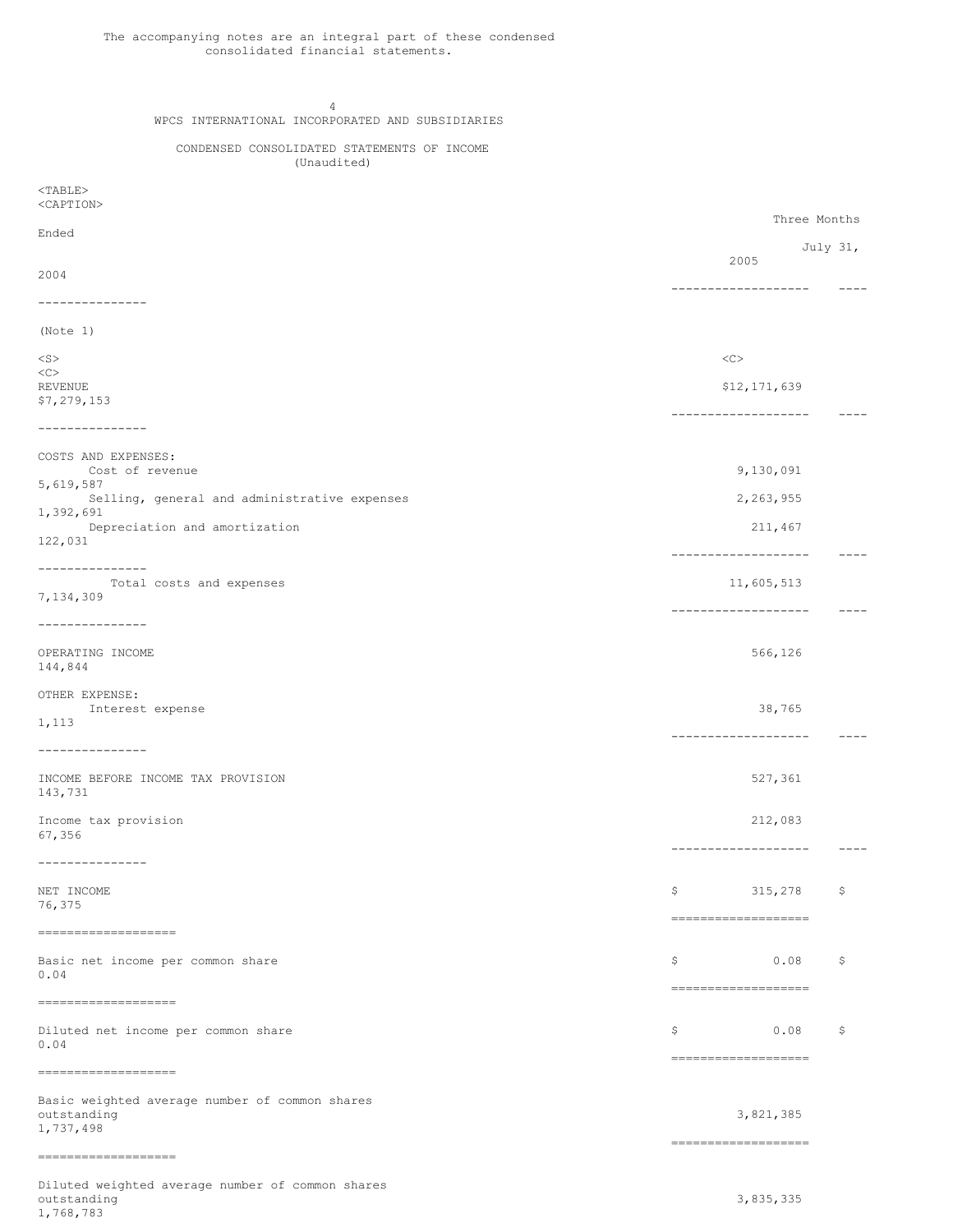# The accompanying notes are an integral part of these condensed consolidated financial statements.

5 WPCS INTERNATIONAL INCORPORATED AND SUBSIDIARIES

# CONDENSED CONSOLIDATED STATEMENT OF SHAREHOLDERS' EQUITY FOR THE THREE MONTHS ENDED JULY 31, 2005 (UNAUDITED)

<TABLE> <CAPTION>

| Total                                         | Preferred Stock<br>Common Stock |                          | Additional       |                          |                  |               |
|-----------------------------------------------|---------------------------------|--------------------------|------------------|--------------------------|------------------|---------------|
|                                               |                                 |                          |                  |                          | Paid-In          | Accumulated   |
| Shareholders'                                 |                                 |                          |                  |                          |                  |               |
| Equity                                        | Shares                          | Amount                   | Shares           | Amount                   | Capital          | Deficit       |
|                                               |                                 |                          |                  |                          |                  |               |
| $<$ S $>$                                     | <<                              | <<                       | $<<$ $<$ $<$ $>$ | <<                       | <<               | <<            |
| <<<br>BALANCE, APRIL 30, 2005<br>\$20,355,093 | $-$ \$                          | $\overline{\phantom{a}}$ | $3,821,385$ \$   |                          | 382 \$21,107,240 | ( \$752, 529) |
| Net income<br>315,278                         |                                 |                          |                  | $\overline{\phantom{a}}$ |                  | 315,278       |
|                                               |                                 |                          |                  |                          |                  |               |
| BALANCE, JULY 31, 2005<br>\$20,670,371        | $-$ \$                          | $\overline{\phantom{m}}$ | $3,821,385$ \$   |                          | 382 \$21,107,240 | ( \$437, 251) |

=============== </TABLE>

> The accompanying notes are an integral part of these condensed consolidated financial statements.

> > 6 WPCS INTERNATIONAL INCORPORATED AND SUBSIDIARIES

CONDENSED CONSOLIDATED STATEMENTS OF CASH FLOWS (Unaudited)

<TABLE> <CAPTION>

```
Three Months
Ended
                                                                                          July 31,
                                                                                  2005
2004
                                                                           ------------------- ----
---------------
<S> <C>
<<sub>OPERATING ACTIVITIES :<br>Net income
                                                                           $315,278 $
76,375
   Adjustments to reconcile net income to net cash used in operating activities:
      Depreciation and amortization 211,467
122,031
     Amortization of debt issuance costs 8,613
-
      Amortization of unearned consulting services expressions of the services of the service of the services of the services of the services of the service of the service of the service of the service of the service of the serv
12,853
```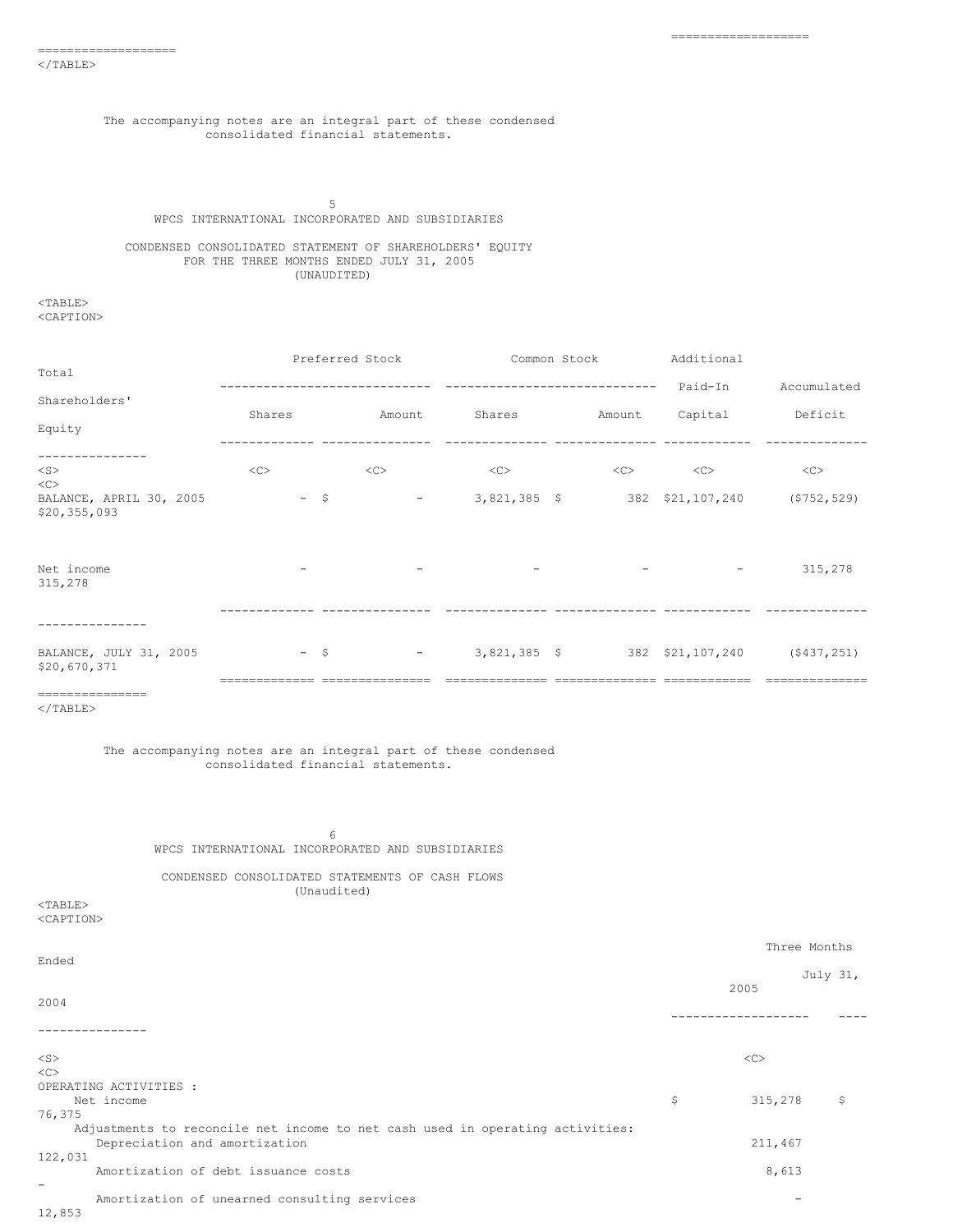| ====================                                                                                           |                                         |             |
|----------------------------------------------------------------------------------------------------------------|-----------------------------------------|-------------|
| ---------------<br>CASH AND CASH EQUIVALENTS, END OF PERIOD<br>466,195                                         | 2,308,740<br>Ş.<br>==================== | \$.         |
| (1, 518, 441)<br>CASH AND CASH EQUIVALENTS, BEGINNING OF PERIOD<br>1,984,636                                   | 989,252<br>-------------------          | $---$       |
| ---------------<br>NET INCREASE (DECREASE) IN CASH AND CASH EQUIVALENTS                                        | 1,319,488                               |             |
| ---------------<br>NET CASH PROVIDED BY (USED IN) FINANCING ACTIVITIES<br>(193, 741)                           | 2,426,998<br>-------------------        | $- - - - -$ |
| Payments of capital lease obligations<br>(608)                                                                 | (674)<br>-------------------            | $----$      |
| (11, 177)                                                                                                      |                                         |             |
| (156,000)<br>Repayments of loans payable                                                                       | (31, 260)                               |             |
| Borrowings (repayments) under lines of credit                                                                  | 2,617,719                               |             |
| (25, 956)<br>Debt issuance costs                                                                               | (158, 787)                              |             |
| Equity issuance costs                                                                                          |                                         |             |
| FINANCING ACTIVITIES:                                                                                          |                                         |             |
| --------------                                                                                                 | -------------------                     |             |
| --------------<br>NET CASH USED IN INVESTING ACTIVITIES<br>(84, 815)                                           | (861, 921)                              |             |
| Acquisition transaction costs<br>(19, 803)                                                                     | (4, 303)<br>-------------------         |             |
|                                                                                                                |                                         |             |
| Acquisition of property and equipment<br>(65, 012)<br>Acquisition of Quality, net of cash received             | (99, 705)<br>(757, 913)                 |             |
| ---------------<br>INVESTING ACTIVITIES:                                                                       | -------------------                     |             |
| _______________<br>NET CASH USED IN OPERATING ACTIVITIES<br>(1, 239, 885)                                      | (245, 589)                              |             |
| Income taxes payable<br>163,987                                                                                | 248,843<br>-------------------          | $- - - - -$ |
| Billings in excess of costs and estimated earnings on uncompleted contracts<br>(109, 725)                      | 274,428                                 |             |
| Accounts payable and accrued expenses<br>(1, 152, 938)                                                         | (602, 639)                              |             |
| Other assets<br>(39, 128)                                                                                      | (10, 112)                               |             |
| Prepaid expenses and other current assets<br>23,654                                                            | (299, 079)                              |             |
| Inventory<br>(2, 222)                                                                                          | 66,962                                  |             |
| Costs and estimated earnings in excess of billings on uncompleted contracts<br>(421, 419)                      | (520, 167)                              |             |
| Changes in operating assets and liabilities, net of effects of acquisitions:<br>Accounts receivable<br>202,647 | 120,817                                 |             |
| Deferred income taxes<br>(116,000)                                                                             | (60, 000)                               |             |
|                                                                                                                |                                         |             |

# $<$ /TABLE>

The accompanying notes are an integral part of these condensed consolidated financial statements.

> 7 WPCS INTERNATIONAL INCORPORATED AND SUBSIDIARIES

CONDENSED CONSOLIDATED STATEMENTS OF CASH FLOWS (continued) (Unaudited)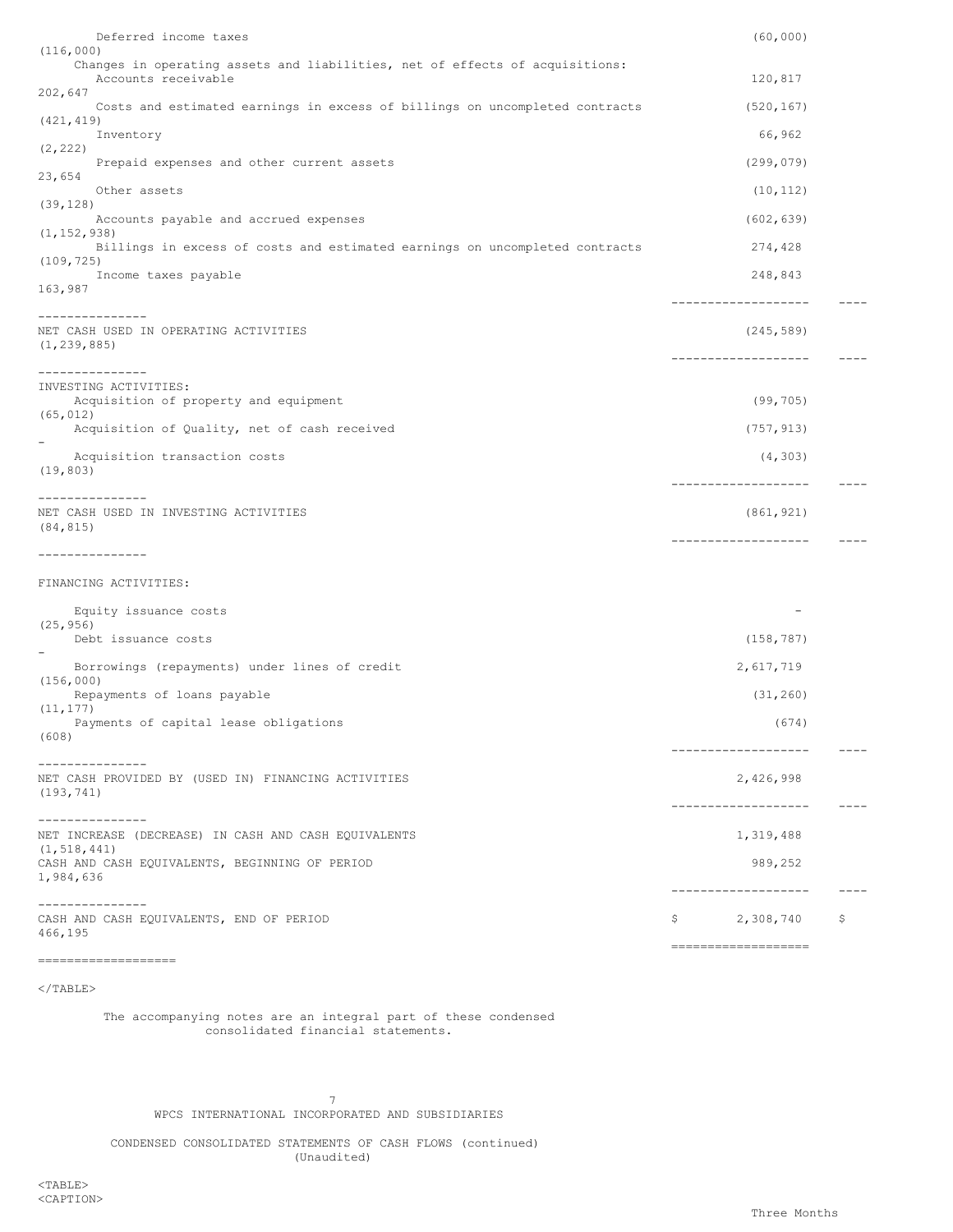| nnaea                                                                                                                         |    | July 31,<br>2005             |    |
|-------------------------------------------------------------------------------------------------------------------------------|----|------------------------------|----|
| 2004                                                                                                                          |    |                              |    |
|                                                                                                                               |    |                              |    |
| $<$ S $>$<br>$\langle C \rangle$                                                                                              |    | $<$ C $>$                    |    |
| SUPPLEMENTAL DISCLOSURE OF CASH FLOW INFORMATION:<br>Cash paid during the period for:                                         |    |                              |    |
| <b>Tnterest</b><br>2,057                                                                                                      | \$ | 31,322                       | \$ |
| -------------------                                                                                                           |    | ====================         |    |
| Income taxes<br>21,568                                                                                                        | S  | 31,265                       | S  |
| -------------------                                                                                                           |    | ====================         |    |
| SCHEDULE OF NON-CASH INVESTING AND FINANCING ACTIVITIES:<br>Reversal of accruals established in purchase accounting<br>51,790 | \$ | 2,150<br>------------------- | S  |
| ====================                                                                                                          |    |                              |    |
| Issuance of notes for property and equipment<br>25,930                                                                        | \$ | 65,459                       | \$ |
|                                                                                                                               |    | ====================         |    |

 $<$ /TABLE $>$ 

===================

Ended

The accompanying notes are an integral part of these condensed consolidated financial statements.

8

#### WPCS INTERNATIONAL INCORPORATED AND SUBSIDIARIES

NOTES TO CONDENSED CONSOLIDATED FINANCIAL STATEMENTS (Unaudited)

# NOTE 1 - BASIS OF PRESENTATION

The accompanying unaudited condensed consolidated financial statements have been prepared pursuant to the rules and regulations of the Securities and Exchange Commission ("SEC") for quarterly reports on Form 10-QSB and do not include all of the information and note disclosures required by accounting principles generally accepted in the United States of America. Accordingly, the unaudited condensed consolidated financial statements should be read in conjunction with the Company's audited consolidated financial statements and notes thereto for the fiscal year ended April 30, 2005 included in the Company's annual report on Form 10-KSB. The accompanying unaudited condensed consolidated financial statements reflect all adjustments (consisting of normal recurring adjustments) which are, in the opinion of the management, considered necessary for a fair presentation of financial position, results of operations and cash flows for the interim periods. Operating results for the three month period ended July 31, 2005 are not necessarily indicative of the results that may be expected for the fiscal year ending April 30, 2006. Certain reclassifications have been made to prior period financial statements to conform to the current presentation.

The accompanying unaudited condensed consolidated financial statements include the accounts of WPCS International Incorporated ("WPCS") and its wholly-owned subsidiaries, WPCS Incorporated , Invisinet, Inc. ("Invisinet"), Walker Comm, Inc. ("Walker"), Clayborn Contracting Group, Inc. ("Clayborn"), Heinz Corporation ("Heinz"), and Quality Communications & Alarm Company ("Quality") from November 24, 2004 (date of acquisition), collectively the "Company".

The Company is an engineering company that focuses on the implementation requirements of wireless technology and specialty communication systems. The Company provides a range of services including site design, product integration, security, structured cabling, construction, project management and technical support.

Effective January 10, 2005, a majority of the Company's shareholders approved a one-for-twelve reverse stock split of the Company's common stock, decreasing the number of issued and outstanding shares of common stock from 45,849,976 shares to 3,821,385 shares. The par value of the common stock was not affected by the reverse stock split and remains at \$0.0001 per share. Consequently, the reverse stock split has been reflected retroactively in the accompanying financial statements and notes for all periods presented and all applicable references as to the number of common shares and per share information, stock options,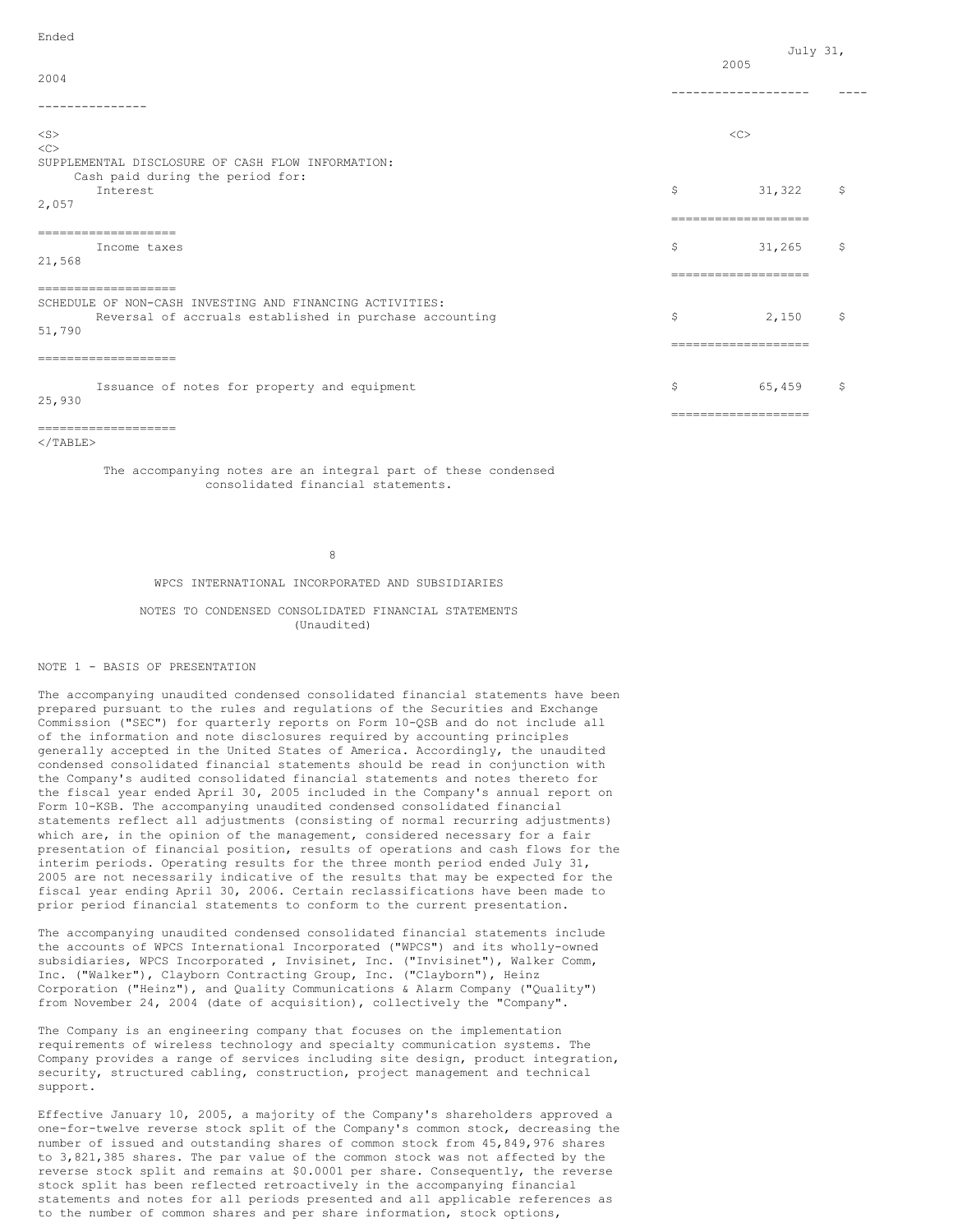warrants and market prices have been restated to reflect this reverse stock split. In addition, shareholders' equity has been restated for all periods presented for the aggregate par value of the number of common shares that were reclassified to additional paid-in capital as a result of the reverse stock split.

On November 24, 2004, we acquired all of the issued and outstanding common stock of Quality. The aggregate consideration paid by the Company to the Quality selling shareholders, net of acquisition transaction costs of \$176,356 was \$7,457,913, of which \$6,700,000 was paid at closing. Additional purchase price adjustments of \$757,913 were paid in June 2005 to settle working capital adjustments and income tax reimbursements related to the Company electing to make an Internal Revenue Code 338 (h) (10) election. For income tax purposes, this election results in a stepped up basis of assets and liabilities and will result in future income tax deductions.

9

#### WPCS INTERNATIONAL INCORPORATED AND SUBSIDIARIES

#### NOTES TO CONDENSED CONSOLIDATED FINANCIAL STATEMENTS (Unaudited)

#### NOTE 2 - SUMMARY OF SELECTED SIGNIFICANT ACCOUNTING POLICIES

A summary of selected significant accounting policies consistently applied in the preparation of the accompanying condensed consolidated financial statements follows (additional policies are set forth in the Company's annual report on Form 10-KSB):

#### GOODWILL

- --------

In accordance with the guidelines of Statement of Financial Standards ("SFAS") No. 142, "Goodwill and Other Intangible Assets," goodwill and indefinite-lived intangible assets are no longer amortized but are assessed for impairment on at least an annual basis. SFAS No. 142 also requires that intangible assets with estimable useful lives be amortized over their respective estimated useful lives to their estimated residual values, and reviewed for impairment.

SFAS No. 142 requires that goodwill be tested for impairment upon adoption and at least annually thereafter, utilizing a two-step methodology. The initial step requires the Company to determine the fair value of the business acquired (reporting unit) and compare it to the carrying value, including goodwill, of such business (reporting unit). If the fair value exceeds the carrying value, no impairment loss would be recognized. However, if the carrying value of the reporting unit exceeds its fair value, the goodwill of the unit may be impaired. The amount, if any, of the impairment is then measured in the second step based on the excess, if any, of the reporting unit's carrying value over its fair value.

The Company determines the fair value of the businesses acquired for purposes of the initial test primarily by using a discounted cash flow valuation technique. Significant estimates used in the valuation include estimates of future cash flows, both future short-term and long-term growth rates, and estimated cost of capital for purposes of arriving at a discount factor. The Company performs its annual impairment test during the fourth quarter absent any interim impairment indicators.

Changes in goodwill during the three months ended July 31, 2005 are as follows:

| Beginning balance, May 1, 2005                                                                        |    | 13,961,642      |
|-------------------------------------------------------------------------------------------------------|----|-----------------|
| Additional transaction costs for prior acquisitions<br>Quality acquisition purchase price adjustments |    | 4,303<br>61,367 |
| Ending balance, July 31, 2005                                                                         | S. | 14,027,312      |

REVENUE RECOGNITION - -------------------

The Company generates its revenue by providing engineering and deployment services for wireless infrastructure services and specialty communication systems. The Company provides a range of engineering services including, site design, construction, product integration, structured cabling, network security, project management and technical support.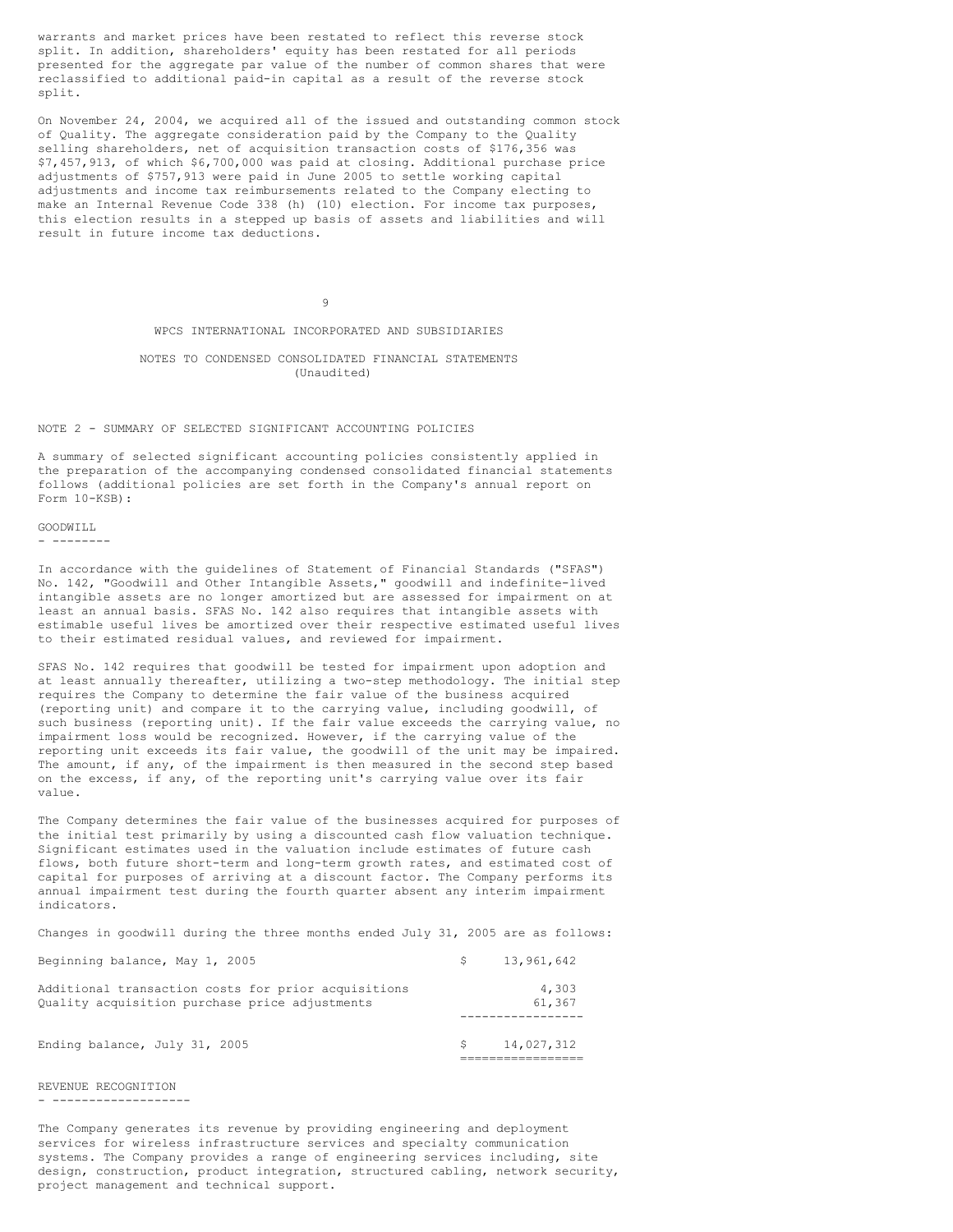#### WPCS INTERNATIONAL INCORPORATED AND SUBSIDIARIES

#### NOTES TO CONDENSED CONSOLIDATED FINANCIAL STATEMENTS (Unaudited)

The Company records revenue and profit on these contracts on a percentage-of-completion basis using the cost-to-cost method. Contracts in process are valued at cost plus accrued profits less earned revenues and progress payments on uncompleted contracts. Contracts are generally considered substantially complete when engineering is completed and/or site construction is completed. The Company includes in operations pass-through revenue and costs on cost-plus contracts, which are customer-reimbursable materials, equipment and subcontractor costs, when the Company determines that it is responsible for the engineering specification, procurement and management of such cost components on behalf of the customer.

The Company has numerous contracts that are in various stages of completion. Such contracts require estimates to determine the appropriate cost and revenue recognition. Cost estimates are reviewed monthly on a contract-by-contract basis, and are revised periodically throughout the life of the contract such that adjustments to profit resulting from revisions are made cumulative to the date of the revision. Significant management judgments and estimates, including the estimated cost to complete projects, which determines the project's percent complete, must be made and used in connection with the revenue recognized in the accounting period. Current estimates may be revised as additional information becomes available. If estimates of costs to complete long-term contracts indicate a loss, provision is made currently for the total loss anticipated.

#### EARNINGS PER SHARE

- ------------------

Earnings per common share is computed pursuant to SFAS No. 128, "Earnings Per Share" ("EPS"). Basic income per common share is computed as net income divided by the weighted average number of common shares outstanding for the period. Diluted EPS reflects the potential dilution that could occur from common stock issuable through stock options, restrictive stock awards, warrants and other convertible securities. At July 31, 2005, the Company had 445,260 stock options and 2,572,171 warrants outstanding which are potentially dilutive securities. At July 31, 2004, the Company had 229,873 stock options and 425,784 warrants outstanding which were potentially dilutive securities.

For the three months ended July 31, 2005, 392,924 stock options and 2,509,671 warrants were not included in the computation of fully diluted earnings per share, because the stock option and warrant exercise prices exceeded the market price of the common stock and, therefore, the effects would be antidilutive. The assumed conversion of the remaining 52,336 stock options and 62,500 warrants resulted in a 13,950 share increase in weighted average shares for fully diluted earnings per share.

# USE OF ESTIMATES

- ----------------

In preparing financial statements in conformity with accounting principles generally accepted in the United States of America, management is required to make estimates and assumptions that affect the reported amounts of assets and liabilities and the disclosure of contingent assets and liabilities at the date of the financial statements and revenues and expenses during the reporting period. The most significant estimates relate to the calculation of percentageof-completion on uncompleted contracts, allowance for doubtful accounts, valuation of inventory, useful life of customer lists, deferred tax valuation allowance, the fair values of the assets and liabilities of purchased businesses

> 11 WPCS INTERNATIONAL INCORPORATED AND SUBSIDIARIES

NOTES TO CONDENSED CONSOLIDATED FINANCIAL STATEMENTS (Unaudited)

and the factors related to determining if goodwill is impaired. Actual results could differ from those estimates.

#### NOTE 3 - ACQUISITIONS

In accordance with SFAS No. 141, "Business Combinations," acquisitions are accounted for under the purchase accounting method of accounting. Under the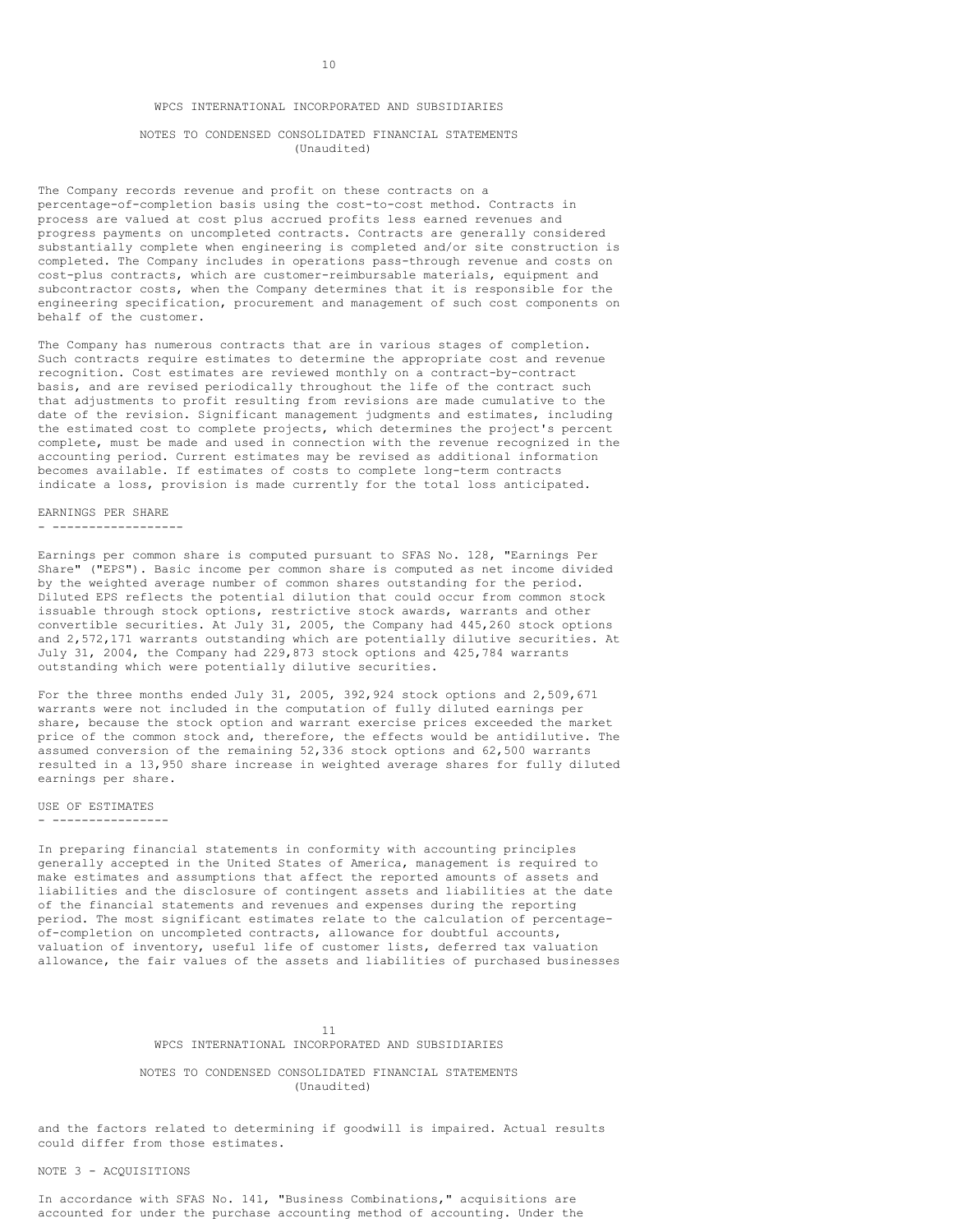purchase method of accounting, assets acquired and liabilities assumed are recorded at their estimated fair values. Goodwill is recorded to the extent the purchase price consideration, including certain acquisition and closing costs, exceeds the fair value of the net identifiable assets acquired at the date of the acquisition.

QUALITY

- -------

On November 24, 2004, the Company acquired all of the issued and outstanding common stock of Quality. The aggregate consideration paid by the Company to the Quality selling shareholders, net of acquisition transaction costs of \$176,356, was \$7,457,913, of which \$6,700,000 was paid at closing. Additional purchase price adjustments of \$757,913 were paid in June 2005 to settle working capital adjustments and income tax reimbursements related to the Company electing to make an Internal Revenue Code 338 (h) (10) election. For income tax purposes, this election results in a stepped up basis of assets and liabilities and will result in future income tax deductions.

Quality is a Lakewood, New Jersey based provider of specialty communication services. The acquisition of Quality gives the Company additional project engineering expertise for specialty communication opportunities, broadens its customer base especially in the public safety sector and gaming industry, and expands its geographic presence in the Northeastern United States.

A valuation of certain assets, including property and equipment, and list of major customers, was completed and the Company internally determined the fair value of its other assets and liabilities. In determining the fair value of acquired assets, standard valuation techniques were used including the market and income approaches.

12

#### WPCS INTERNATIONAL INCORPORATED AND SUBSIDIARIES

#### NOTES TO CONDENSED CONSOLIDATED FINANCIAL STATEMENTS (Unaudited)

The purchase price allocation, as adjusted, has been determined as follows:

| Assets purchased:         |                                     |
|---------------------------|-------------------------------------|
| Cash                      | \$<br>163,674                       |
| Accounts receivable       | 2,124,587                           |
| Inventory                 | 244,053                             |
| Fixed assets              | 481,575                             |
| Prepaid expenses          | 70,447                              |
| Customer lists            | 580,000                             |
| Other assets              | 6,000                               |
| Goodwill                  | 5,559,058                           |
|                           | 9,229,394                           |
| Liabilities assumed:      |                                     |
| Accounts payable          | (929, 246)                          |
| Accrued expenses          | (271, 991)                          |
| Income taxes payable      | (98, 181)                           |
| Line of credit borrowings | (135, 129)                          |
| Notes payable             | (160, 578)                          |
|                           | (1, 595, 125)                       |
| Purchase price            | \$<br>7,634,269<br>---------------- |
|                           |                                     |

The following unaudited pro forma financial information presents the combined results of operations of the Company and Quality for the three months ended July 31, 2004 as if the acquisition had occurred on May 1, 2004, after giving effect to certain adjustments, including the issuance of the Company's common stock to finance the acquisition of Quality. The pro forma financial information does not necessarily reflect the results of operations that would have occurred had the Company and Quality been a single entity during the 2004 period.

|            |    | THREE MONTHS ENDED<br>JULY 31, 2004 |  |
|------------|----|-------------------------------------|--|
|            |    |                                     |  |
| Revenue    | S. | 9,708,685                           |  |
| Net income | S  | 162,827                             |  |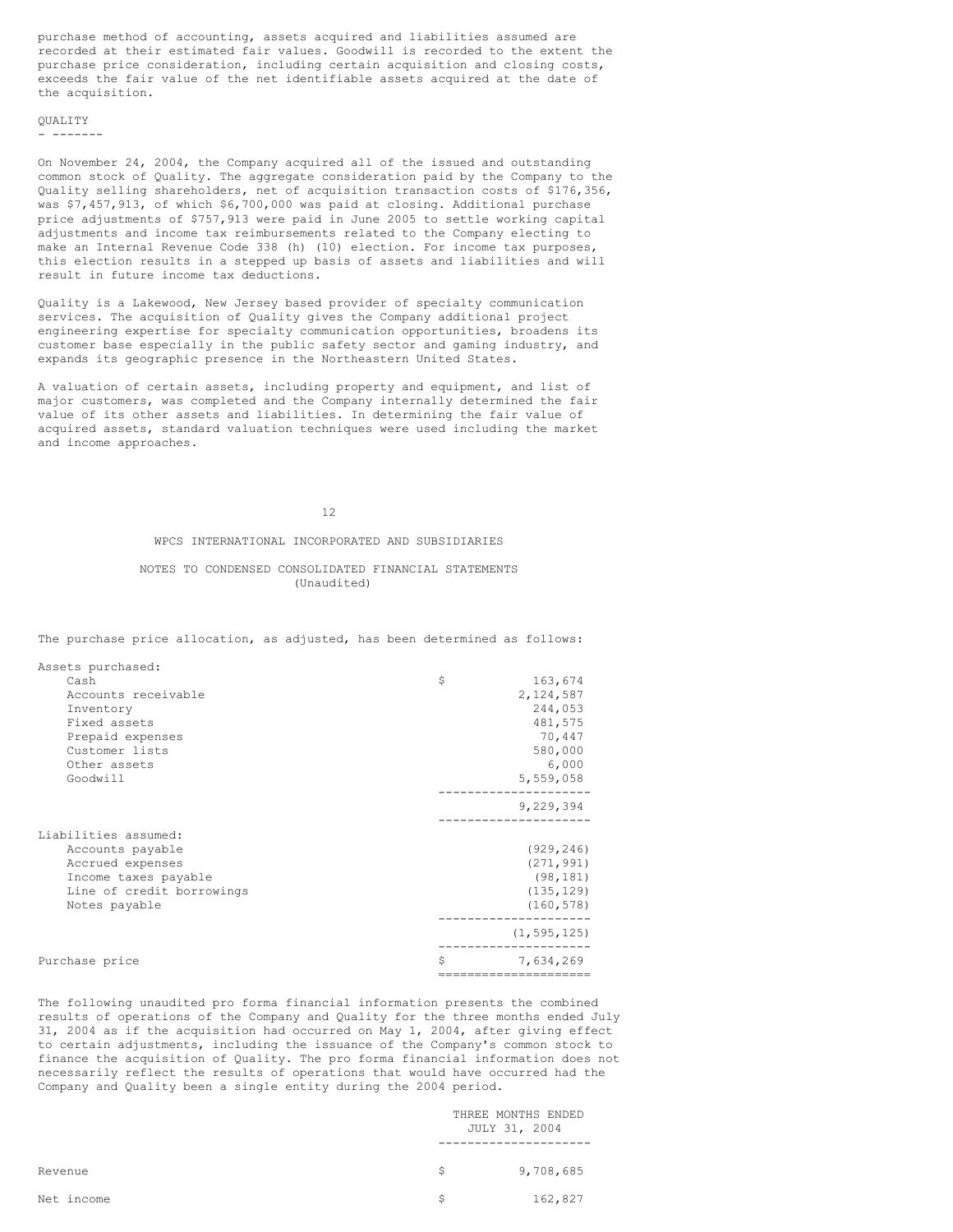| Weighted average number of shares used in calculation: |   |           |
|--------------------------------------------------------|---|-----------|
| Basic net income per share                             |   | 3.821.385 |
| Diluted net income per share                           |   | 3,852,670 |
| Pro forma net income per common share:                 |   |           |
| Basic                                                  | S | 0.04      |
| Diluted                                                | S | 0.04      |

13 WPCS INTERNATIONAL INCORPORATED AND SUBSIDIARIES

#### NOTES TO CONDENSED CONSOLIDATED FINANCIAL STATEMENTS (Unaudited)

Customer lists are amortized over a period of five to six years from the date of acquisition. The Company recorded amortization expense related to customer lists of \$74,000 and \$39,000 for the three months ended July 31, 2005 and 2004, respectively. With the exception of goodwill related to the Quality acquisition, any future goodwill impairments are not deductible for income tax purposes.

NOTE 4 - COSTS AND ESTIMATED EARNINGS ON UNCOMPLETED CONTRACTS

Costs and estimated earnings on uncompleted contracts consist of the following at July 31, 2005:

| Costs incurred on uncompleted contracts<br>Estimated contract profit           | \$           | 23, 353, 164<br>3,679,405 |
|--------------------------------------------------------------------------------|--------------|---------------------------|
| Less: billings to date                                                         |              | 27,032,569<br>27,082,366  |
| Net billings in excess                                                         |              | (549, 797)                |
| Costs and estimated earnings in excess of billings                             | $\mathsf{S}$ | 1,429,122                 |
| Billings in excess of costs and estimated earnings<br>on uncompleted contracts |              | 1,478,919                 |
| Net billings in excess                                                         | \$           | (49, 797)                 |

#### NOTE 5 - RELATED PARTY TRANSACTIONS

In connection with the acquisition of Walker, the Company assumed a ten-year lease with a trust, of which a certain officer of the Company is the trustee, for a building and land located in Fairfield, California, which is occupied by its Walker subsidiary. For the three months ended July 31, 2005 and 2004, the rent paid for this lease was \$22,000 and \$23,000, respectively.

In connection with the acquisition of Clayborn, an additional \$1,100,000 is due by September 30, 2007, payable in quarterly distributions to the Clayborn shareholders, by payment of 50% of the quarterly post tax profits, as defined, of Clayborn and the payment of the remainder on that date.

In connection with the acquisition of Heinz, a \$200,000 non-interest bearing promissory note was issued. Of the \$200,000, \$75,000 was paid in April 2005, \$75,000 is payable on the second anniversary of the closing date and \$50,000 is payable on the third anniversary of the closing date.

In connection with the acquisition of Quality, approximately \$758,000 of additional purchase price consideration was paid to the selling shareholders in June 2005 for working capital adjustments and income tax reimbursements.

NOTE 6 - LINE OF CREDIT

Walker maintained a revolving line of credit facility with a commercial bank, with a borrowing limit up to 70% of eligible Walker accounts receivable. On June 3, 2005, this line of credit was paid off in connection with the credit agreement described below.

NOTES TO CONDENSED CONSOLIDATED FINANCIAL STATEMENTS (Unaudited)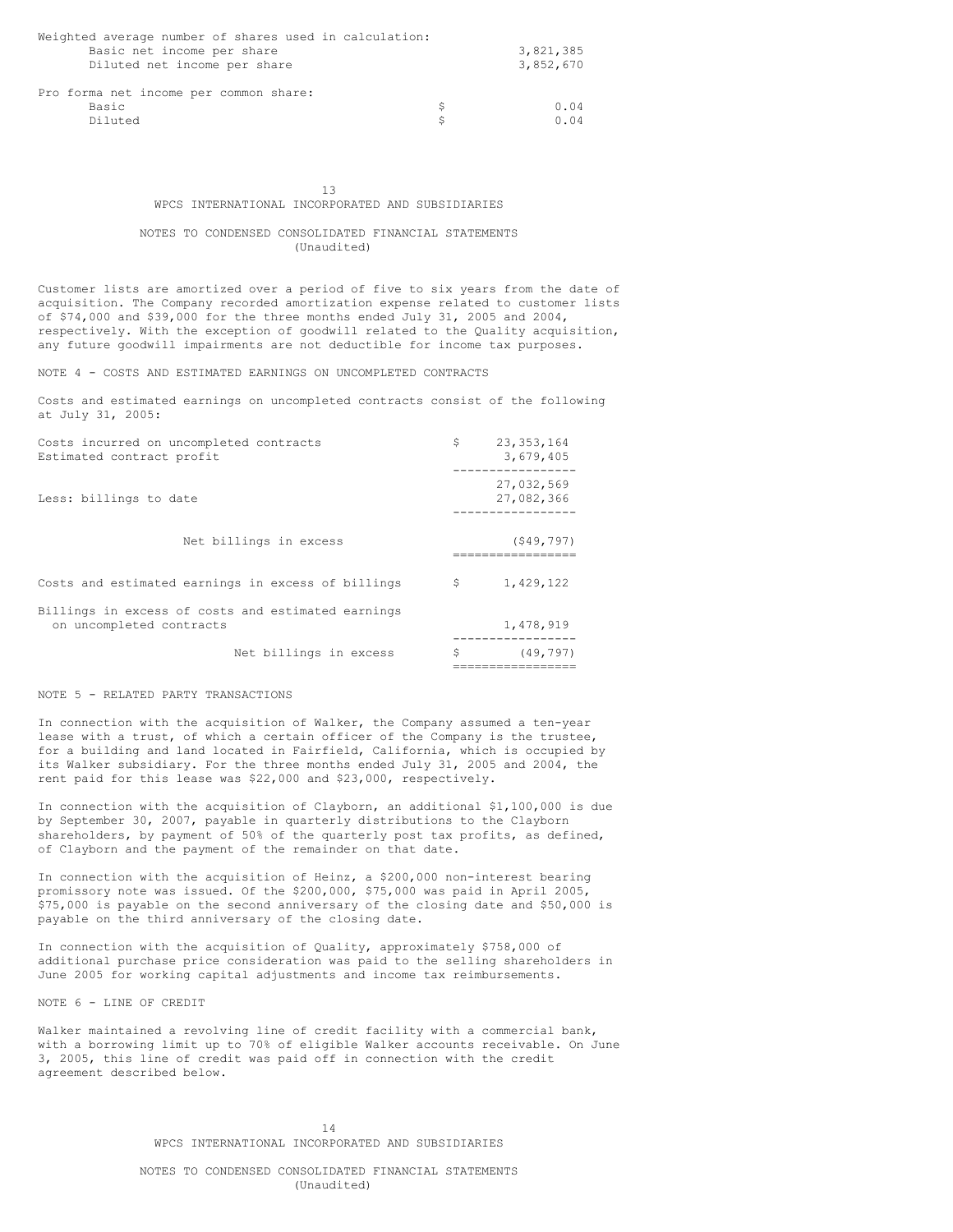On June 3, 2005, the Company entered into a credit agreement with a new commercial bank. The credit agreement (the "Credit Agreement") provides for a revolving line of credit in an amount not to exceed \$5,000,000, together with a letter of credit facility not to exceed \$500,000. The Company also entered into security agreements with the bank, pursuant to which each subsidiary granted a security interest to the bank in all of their assets.

Pursuant to the terms of the Credit Agreement, the Company is permitted to borrow up to \$3,000,000 under the revolving credit line, based upon eligible receivables. Once the Company has provided financial statements to the bank which evidence that the Company has earnings before interest, taxes, depreciation and amortization of (i) \$750,000 for the quarter ended July 31, 2005, (ii) \$750,000 for the quarter ended October 31, 2005, and (iii) \$2,500,000 for the year ended April 30, 2006, the revolving commitment amount will be increased to \$5,000,000. The Credit Agreement contains customary covenants, including but not limited to (i) restrictions on the permitted ratio of total unsubordinated liabilities to tangible net worth plus subordinated indebtedness, (ii) the Company's total tangible net worth, (iii) working capital, (iv) minimum earnings before interest, taxes, depreciation and amortization, and (v) dividend restrictions. As of July 31, 2005, the Company was in compliance with the Credit Agreement covenants. The loan commitment shall expire on August 31, 2008. The Company may prepay the loan at any time.

Loans under the Credit Agreement bear interest at a rate equal to either the bank's reference rate plus one half (0.5%) percent, or LIBOR plus two and three-quarters (2.75%) percent, as the Company may request (6.125% as of July 31, 2005). The Company paid a facility fee to the bank of \$50,000 on the closing date.

The Company used the initial funds provided by the loan, in the gross amount of \$3,000,000, to repay existing bank debt at Walker of approximately \$672,000, for the payment of approximately \$758,000 to the former shareholders of our Quality subsidiary for monies due to them pursuant to the terms of the purchase of their company, and for working capital. A \$500,000 letter of credit was also re-issued in favor of Walker's surety bonding company for performance and payment bond collateral requirements.

NOTE 7 - STOCK OPTION PLAN

The Company established a nonqualified stock option plan pursuant to which options to acquire a maximum of 416,667 shares of the Company's common stock were reserved for grant (the "2002 Plan"). Under the terms of the 2002 Plan, the options, which expire one to five years after grant, are exercisable at prices equal to the fair market value of the stock at the date of the grant and become exercisable in accordance with terms established at the time of the grant. At July 31, 2005, there were no shares available for grant under the 2002 Plan. From time to time, the Company issues stock options to employees outside the plan. Through July 31, 2005, the Company had issued 28,593 stock options to employees outside the plan that remained outstanding.

As currently permitted by SFAS 123, "Accounting for Stock-Based Compensation", the Company has elected to continue to account for its stock-based compensation plans in accordance with the intrinsic-value-based method of accounting prescribed by Accounting Principles Board Opinion No. 25

> 15 WPCS INTERNATIONAL INCORPORATED AND SUBSIDIARIES

#### NOTES TO CONDENSED CONSOLIDATED FINANCIAL STATEMENTS (Unaudited)

("APB 25"), "Accounting for Stock Issued to Employees". Under APB 25, compensation expense is recorded on the date of grant only if the current market price of the underlying stock exceeds the exercise price. The exercise price of all options granted to employees has been equal to or greater than the fair market value at the date of grant and, accordingly, the Company has not recognized compensation expense associated with its stock option plan. By making that election, the Company is required under SFAS 123 to provide pro forma disclosures of net income and net income per common share as if the fair value based method of accounting had been applied. The following table illustrates the effect on net income and net income per common share for the three months ended July 31, 2005 and 2004, as if the Company had applied the fair value recognition provisions of SFAS 123 to stock-based compensation.

The Company applies the intrinsic value method in accounting for its stock-based compensation plan. Had the Company measured compensation under the fair value based method for stock options granted and amortized the cost over the related vesting period, the Company's net loss and net loss per share attributable to common shareholders would have been as follows:  $<$ TABLE $>$ 

<CAPTION>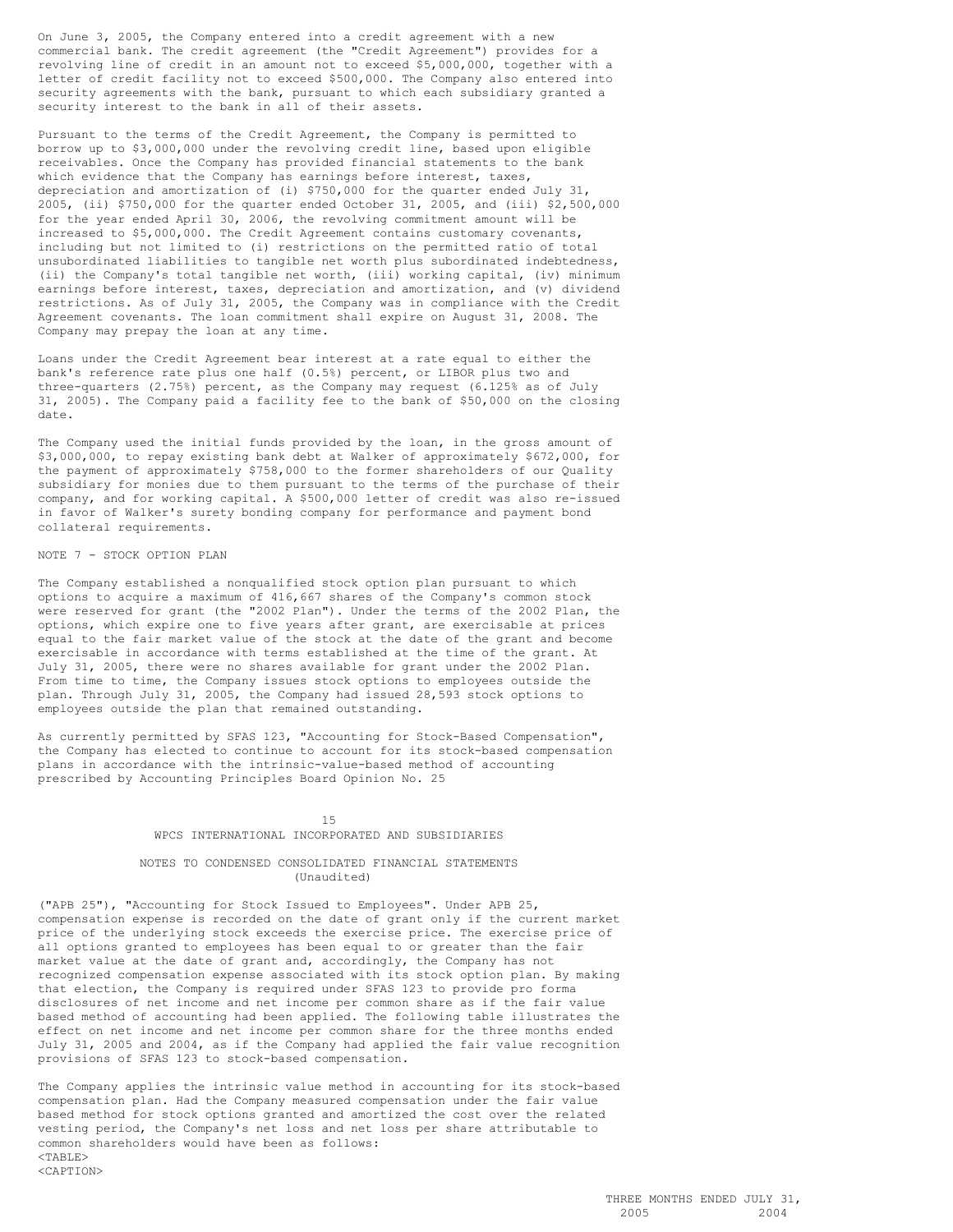| $<$ S $>$                                                                                           | <<>        | <<         |
|-----------------------------------------------------------------------------------------------------|------------|------------|
| Net income, as reported                                                                             | \$315,278  | \$76,375   |
| Deduct: total stock-based employee compensation<br>expense determined under fair value based method |            |            |
| for all awards, net of tax                                                                          | (18, 343)  | (35, 228)  |
|                                                                                                     |            |            |
| Net income, pro forma                                                                               | \$296,935  | \$41,147   |
|                                                                                                     |            |            |
| Basic net income per share                                                                          |            |            |
| As reported                                                                                         | \$<br>0.08 | \$ 0.04    |
| Pro forma                                                                                           | \$<br>0.08 | \$0.02     |
| Diluted net income per share                                                                        |            |            |
| As reported                                                                                         | 0.08<br>\$ | \$0.04     |
| Pro forma                                                                                           | \$<br>0.08 | \$<br>0.02 |
| $\langle$ /TARLE $>$                                                                                |            |            |

The fair value of each option granted was estimated on the date of grant using the Black-Scholes Option pricing model with the following assumptions. For the three months ended July 31, 2005, risk-free interest of 3.81%, dividend yield of 0%, expected life of 5 years and volatility of 35.5% were used. For the three months ended July 31, 2004, no options were granted.

SFAS 123(R) (revised December 2004), "Share-Based Payment", an amendment of SFAS 123, established accounting and disclosure requirements using a fair-value-based method of accounting for stock-based employee compensation plans. As a result of the amendments to SFAS 123, the Company will be required to expense the fair value of employee stock options beginning with its fiscal year ending April 30, 2007. The new standard will require the Company to expense the fair value of employee stock options and other share-based payments over the vesting period. The FASB believes the use of a binomial lattice model for option valuation is capable of more fully reflecting certain characteristics of employee share options compared to the Black-Scholes options pricing model.

> 16 WPCS INTERNATIONAL INCORPORATED AND SUBSIDIARIES

NOTES TO CONDENSED CONSOLIDATED FINANCIAL STATEMENTS (Unaudited)

The new standard may be adopted in one of three ways - the modified prospective transition method, a variation of the modified prospective transition method or the modified retrospective transition method. We are currently evaluating how we will adopt the standard and evaluating the effect that the adoption of SFAS 123(R) will have on our financial position or results of operations.

### NOTE 8 - SEGMENT REPORTING

The Company's reportable segments are determined and reviewed by management based upon the nature of the services, the external customers and customer industries and the sales and distribution methods used to market the products. The Company has two reportable segments: wireless infrastructure services and specialty communication systems. Management evaluates performance based upon (loss) income before income taxes. Corporate includes corporate salaries and external professional fees, such as accounting, legal and investor relations costs which are not allocated to the other subsidiaries. Corporate assets include cash, prepaid expenses and deferred tax assets. Segment results for the three months ended July 31, 2005 and 2004 are as follows.  $<$ TABLE $>$ 

<CAPTION>

|                                | AS OF/FOR THREE MONTHS ENDED JULY 31, 2005 |                                          |              | AS OF/FOR THREE MONTHS ENDED JULY |                          |                            |                            |
|--------------------------------|--------------------------------------------|------------------------------------------|--------------|-----------------------------------|--------------------------|----------------------------|----------------------------|
| 31, 2004<br>Total              | Corporate                                  | Wireless<br>Infrastructure Communication | Specialty    | Total                             | Corporate                | Wireless<br>Infrastructure | Specialty<br>Communication |
|                                |                                            |                                          |              |                                   |                          |                            |                            |
| $<$ S $>$<br><<                | <<                                         | <<                                       | <<           | <<                                | <<                       | <<                         | <<                         |
| Revenue<br>\$7,279,153         |                                            | \$1,564,174                              | \$10,607,465 | \$12,171,639                      | $\overline{\phantom{a}}$ | \$2,456,088                | \$4,823,065                |
| Income (loss)<br>before income |                                            |                                          |              |                                   |                          |                            |                            |
| taxes<br>\$143,731             | $($ \$521,403)                             | \$145,254                                | \$903,510    | \$527,361                         | ( \$402, 531)            | \$375,179                  | \$171,083                  |
| Goodwill<br>\$8,634,971        | -                                          | \$2,482,085                              | \$11,545,227 | \$14,027,312                      | $\overline{\phantom{m}}$ | \$2,648,803                | \$5,986,168                |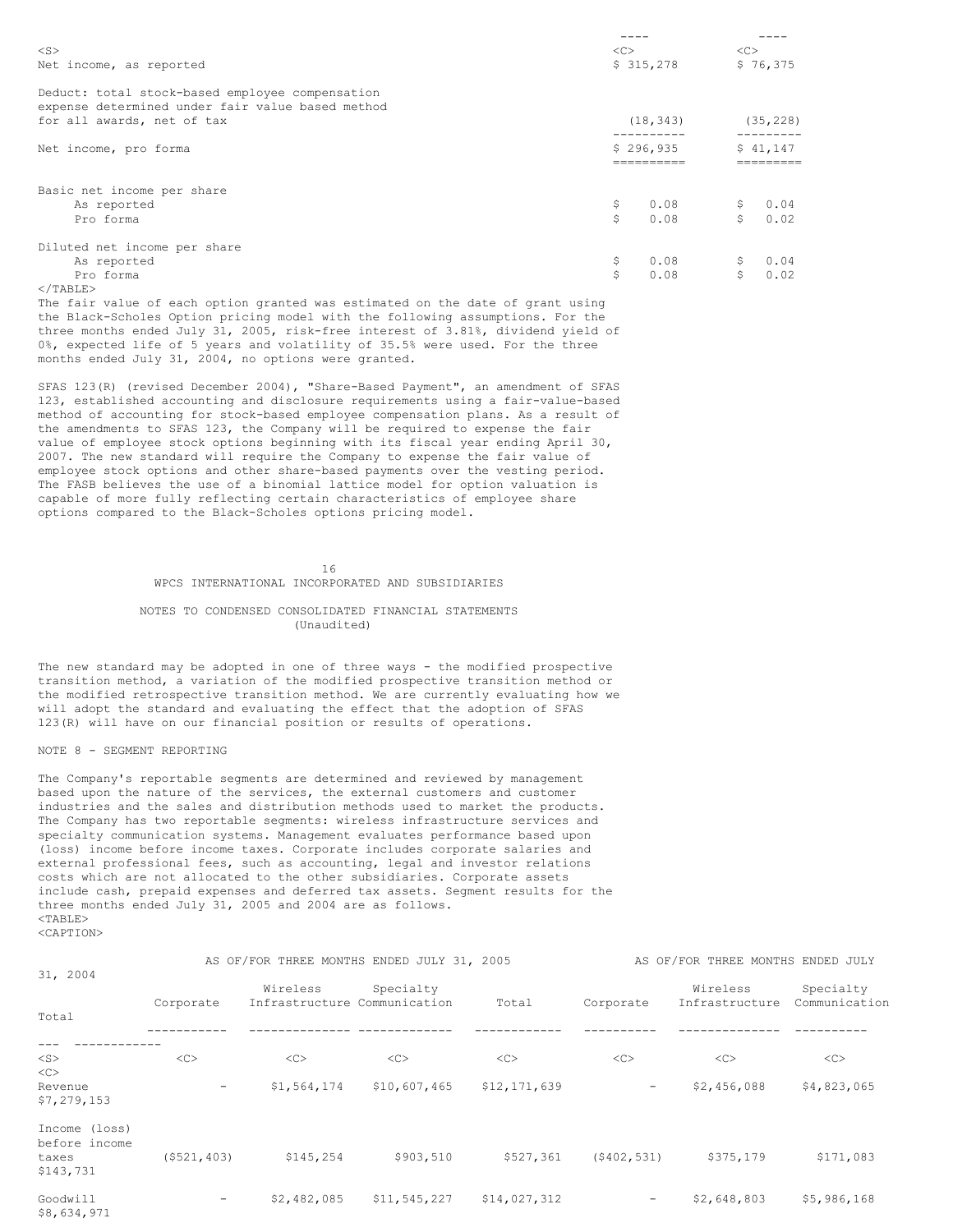17 WPCS INTERNATIONAL INCORPORATED AND SUBSIDIARIES

# MANAGEMENT'S DISCUSSION AND ANALYSIS OF FINANCIAL CONDITION AND RESULTS OF OPERATIONS

The following discussion should be read in conjunction with the unaudited condensed consolidated financial statements and notes thereto set forth in Item 1 of this Quarterly Report. In addition to historical information, this discussion and analysis contains forward-looking statements that involve risks, uncertainties and assumptions, which could cause actual results to differ materially from Management's expectations. Factors that could cause differences include, but are not limited to, expected market demand for the Company's services, fluctuations in pricing for materials, and competition.

**OVERVIEW** 

- --------

WPCS International Incorporated is an engineering company that focuses on the implementation requirements of wireless technology and specialty communication systems. We provide a range of services including, site design, product integration, security, structured cabling, construction and project management.

As a result of the acquisitions of Invisinet, Inc. on November 13, 2002 and Walker Comm, Inc. on December 30, 2002, we experienced significant growth in our overall business and commenced operations in two segments, specialty communication systems and wireless infrastructure services. With the acquisitions of Clayborn Contracting Group, Inc. and Heinz Corporation in fiscal 2004 and Quality Communications & Alarm Company in fiscal 2005, we experienced additional growth in each of these segments.

# RESULTS OF OPERATIONS

- ---------------------

Management currently considers the following events, trends and uncertainties to be important to understand its results of operations and financial condition:

- We operate in two segments, specialty communication systems and wireless infrastructure services. With the acquisition of Quality in the third quarter of fiscal 2005, we experienced additional expansion of the specialty communication segment.
- For the three months ended July 31, 2005, the specialty communication segment represents approximately 87% of total revenue, and wireless infrastructure services represent approximately 13% of total revenue.
- o Our primary goal is to focus on organic growth opportunities. We will also consider strategic acquisitions of companies familiar with wireless infrastructure and specialty communication systems. The goal for any future acquisition will be to expand the product and service offerings, to strengthen our project services capabilities, expand our customer base and add accretive revenue and earnings.
- o As of July 31, 2005, our backlog is approximately \$21,200,000. Our backlog is comprised of the uncompleted portion of services to be performed under job-specific contracts or purchase orders. We expect this backlog to be fully recognized as revenue within the next eight months.

18 WPCS INTERNATIONAL INCORPORATED AND SUBSIDIARIES

MANAGEMENT'S DISCUSSION AND ANALYSIS OF FINANCIAL CONDITION AND RESULTS OF OPERATIONS

o Our selling, general and administrative expenses as a percentage of revenue decreased to 18.6% for the three months ended July 31, 2005, as compared to 19.1% for the same period in the prior year.

THREE MONTHS ENDED JULY 31, 2005

Consolidated results for the three months ended July 31, 2005 and 2004 are as follows.  $<$ TABLE> <CAPTION>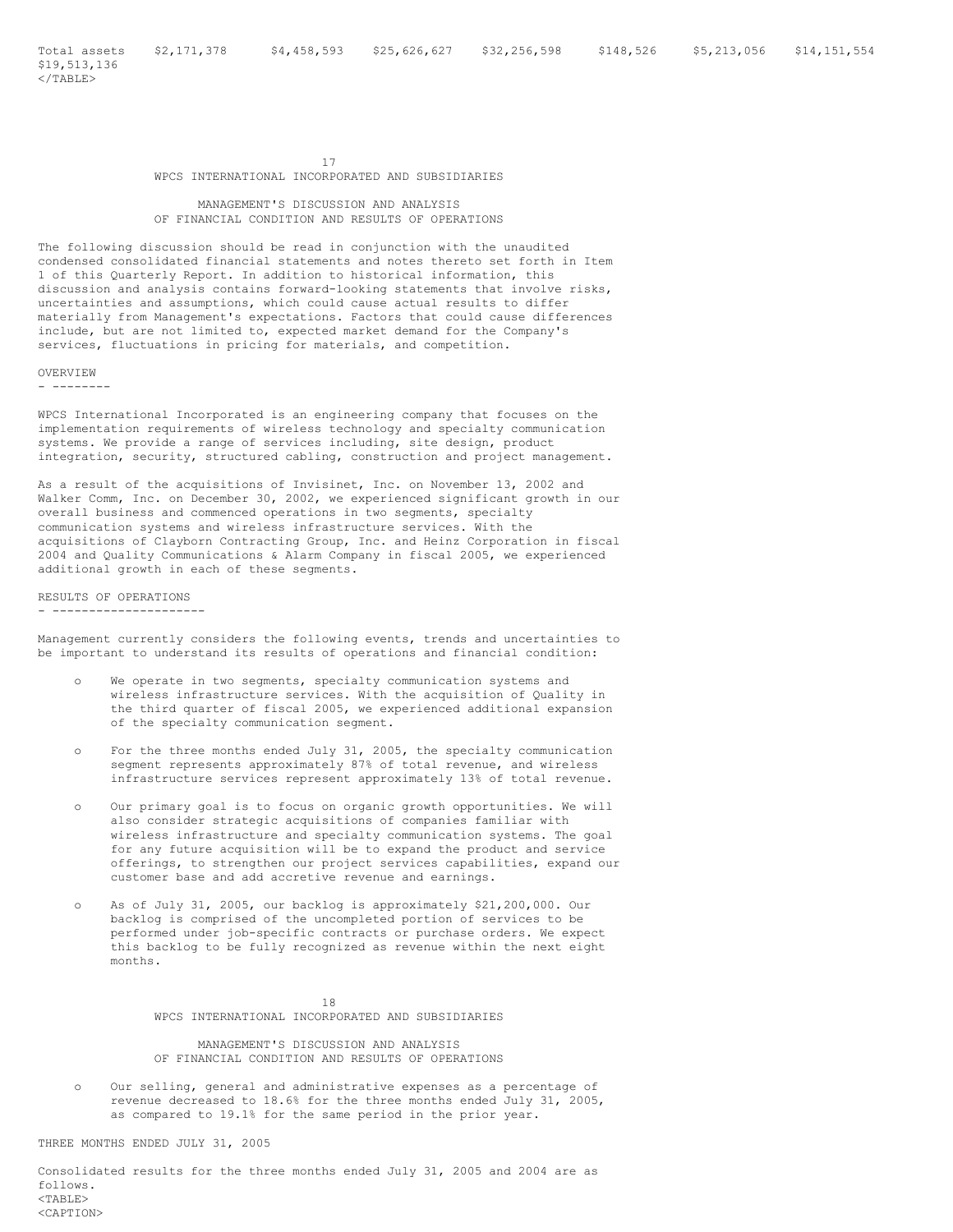|                                                                                                                         | THREE MONTHS ENDED<br>JULY 31, |                                             |  |                                                                                                                                                                                                                                                                                                                                                           |            |
|-------------------------------------------------------------------------------------------------------------------------|--------------------------------|---------------------------------------------|--|-----------------------------------------------------------------------------------------------------------------------------------------------------------------------------------------------------------------------------------------------------------------------------------------------------------------------------------------------------------|------------|
|                                                                                                                         |                                | 2005                                        |  | 2004                                                                                                                                                                                                                                                                                                                                                      |            |
| $<$ S $>$<br><b>REVENUE</b>                                                                                             |                                | \$ 12,171,639 100% \$ 7,279,153 100%        |  | $\text{}\qquad \text{}\qquad \text{}\qquad \text{}\qquad \text{}\qquad \text{}\qquad \text{}\qquad \text{}\qquad \text{}\qquad \text{}\qquad \text{}\qquad \text{}\qquad \text{}\qquad \text{}\qquad \text{}\qquad \text{}\qquad \text{}\qquad \text{}\qquad \text{}\qquad \text{}\qquad \text{}\qquad \text{}\qquad \text{}\qquad \text{}\qquad \text{<$ |            |
| COSTS AND EXPENSES:<br>Cost of revenue<br>Selling, general and administrative expenses<br>Depreciation and amortization |                                | 2, 263, 955 18% 1, 392, 691                 |  | $9,130,091$ $75\%$ 5,619,587<br>211,467 2% 122,031 2%<br>--------------                                                                                                                                                                                                                                                                                   | 77%<br>19% |
| Total costs and expenses                                                                                                |                                |                                             |  | 11,605,513 95% 7,134,309                                                                                                                                                                                                                                                                                                                                  | 98%        |
| OPERATING INCOME                                                                                                        |                                |                                             |  | 566,126 5% 144,844 2%                                                                                                                                                                                                                                                                                                                                     |            |
| OTHER EXPENSE:<br>Interest expense                                                                                      |                                |                                             |  | 38,765 0% 1,113 0%                                                                                                                                                                                                                                                                                                                                        |            |
| INCOME BEFORE INCOME TAX PROVISION                                                                                      |                                |                                             |  | 527,361 5% 143,731 2%                                                                                                                                                                                                                                                                                                                                     |            |
| Income tax provision                                                                                                    |                                |                                             |  | 212,083 2% 67,356 1%                                                                                                                                                                                                                                                                                                                                      |            |
| NET INCOME                                                                                                              | \$                             | 315,278 3% \$ 76,375 1%<br>---------------- |  | ---------------                                                                                                                                                                                                                                                                                                                                           |            |

 $\langle$ /TABLE>

REVENUE

- -------

We generate our revenue by providing engineering and deployment services for wireless infrastructure services and specialty communication systems. We provide a range of engineering services including site design, construction, product integration, structured cabling, network security, project management and technical support.

Revenue for the three months ended July 31, 2005 was approximately \$12,172,000, as compared to \$7,279,000 for the three months ended July 31, 2004. The increase in revenue for the three months was primarily attributable to the acquisition of Quality and secondarily to organic growth expansion of our customer base and new contract awards.

> 19 WPCS INTERNATIONAL INCORPORATED AND SUBSIDIARIES

> MANAGEMENT'S DISCUSSION AND ANALYSIS OF FINANCIAL CONDITION AND RESULTS OF OPERATIONS

Total revenue from the specialty communication segment for the three months ended July 31, 2005 and 2004 was approximately \$10,607,000 or 87.1% and \$4,823,000 or 66.3% of total revenue, respectively. Wireless infrastructure segment revenue for the three months ended July 31, 2005 and 2004 was approximately \$1,564,000 or 12.9% and \$2,456,000 or 33.7% of total revenue, respectively.

COST OF REVENUE - ---------------

Cost of revenue consists of direct costs on contracts, materials, direct labor, third party subcontractor services, union benefits and other overhead costs. Our cost of revenue was approximately \$9,130,000 or 75.0% of revenue for the three months ended July 31, 2005, compared to \$5,620,000 or 77.2% for the same period of the prior year. The dollar increase in our total cost of revenue is due to the corresponding increase in revenue as a result of organic growth in revenue from Walker, Clayborn and Heinz, and the acquisition of Quality. The decrease in cost of revenue as a percent of revenue is due to the revenue mix attributable to contract revenue from Walker, Clayborn and Heinz and to the recent acquisition of Quality.

The specialty communication segment cost of revenue and cost of revenue as a percentage of revenue for the three months ended July 31, 2005 and 2004 was approximately \$7,981,000 and 75.2% and \$3,827,000 and 79.3%, respectively. The decrease in cost of revenue as a percentage of revenue is due to the revenue mix attributable to contract revenue from Walker and Clayborn and the acquisition of Quality.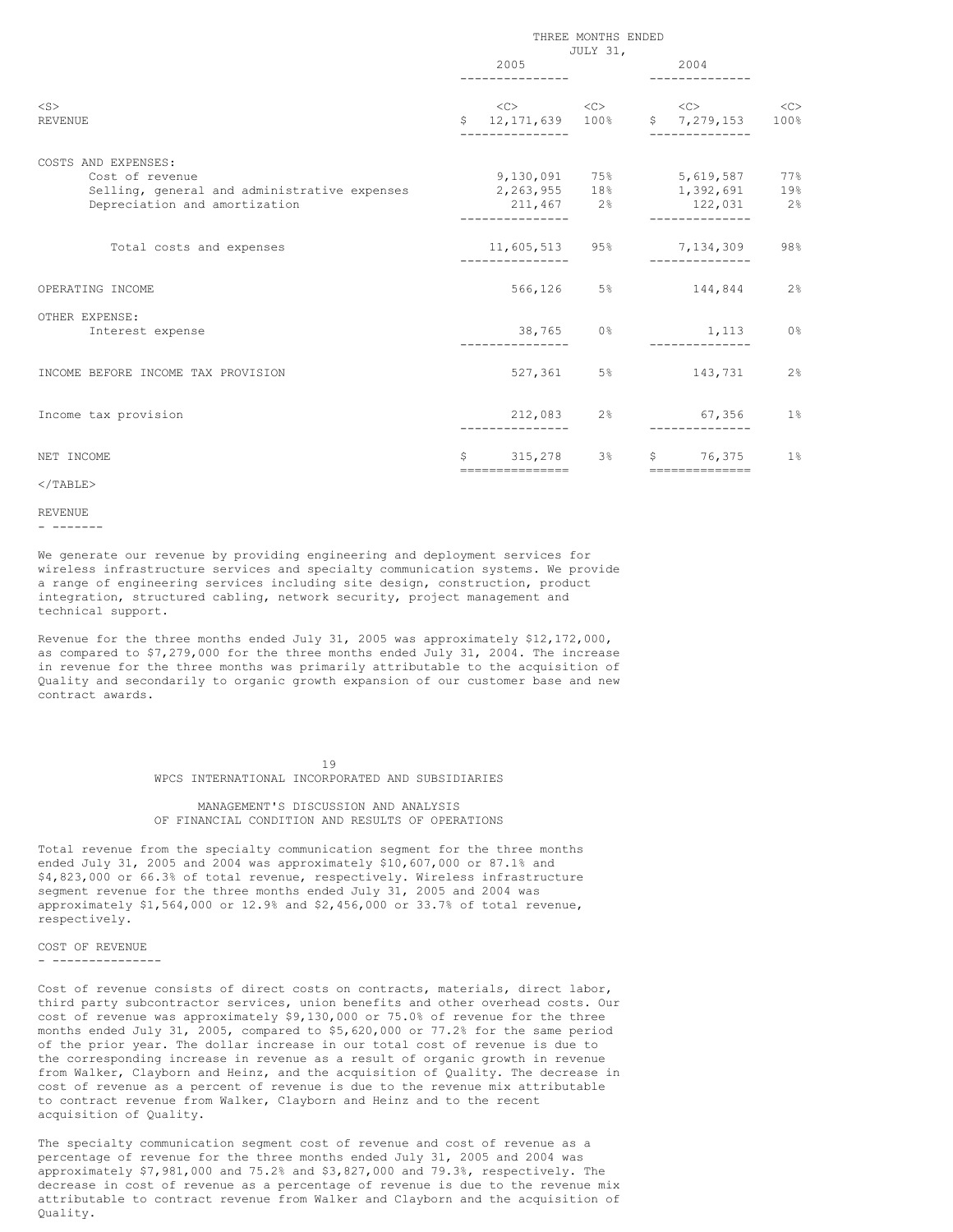Wireless infrastructure segment cost of revenue and cost of revenue as a percentage of revenue for the three months ended July 31, 2005 and 2004 was approximately \$1,149,000 and 73.5% and \$1,793,000 and 73.0%, respectively. The decrease in cost of revenue as a percentage of revenue is due to the revenue mix attributable to contract revenue of Heinz.

SELLING, GENERAL AND ADMINISTRATIVE EXPENSES - --------------------------------------------

For the three months ended July 31, 2005, total selling, general and administrative expenses were \$2,264,000, or 18.6% of total revenue compared to \$1,393,000 or 19.1% of revenue for the same period in the prior year. The percentage decrease is due to the management of our cost structure as we leverage incremental revenue dollars in fiscal 2006. Included in selling, general and administrative expenses for the three months ended July 31, 2005 are \$1,161,000 for salaries, commissions, and payroll taxes. The increase in salaries and payroll taxes compared to the same period in the prior year is due to the increase in headcount as a result of the acquisition of Quality. Professional fees were \$238,000, which include accounting, legal and investor relation fees. Insurance costs were \$310,000 and rent for office facilities was \$103,000. Automobile and other travel expenses were \$200,000. Other selling, general and administrative expenses totaled \$252,000. For the three months ended July 31, 2005, total selling, general and administrative expenses for the specialty communication and wireless infrastructure segments were \$1,552,000 and \$244,000, respectively.

For the three months ended July 31, 2004, selling, general and administrative expenses were \$1,393,000 or 19.1% of revenue. Included in the selling, general and administrative expenses were \$701,000 for salaries, commissions and payroll

> 20 WPCS INTERNATIONAL INCORPORATED AND SUBSIDIARIES

# MANAGEMENT'S DISCUSSION AND ANALYSIS OF FINANCIAL CONDITION AND RESULTS OF OPERATIONS

taxes, \$196,000 in professional fees, and insurance costs of \$166,000. Rent for our office facilities amounted to \$66,000. Automobile and other travel expenses were \$98,000. Other selling, general and administrative expenses totaled \$166,000. For the three months ended July 31, 2004, total selling, general and administrative expenses for the specialty communication and wireless infrastructure segments were \$727,000 and \$267,000, respectively.

# DEPRECIATION AND AMORTIZATION

#### - -----------------------------

For the three months ended July 31, 2005 and 2004, depreciation was approximately \$137,000 and \$83,000, respectively. The increase in depreciation is due to the purchase of property and equipment and the acquisition of fixed assets from acquiring Quality. The amortization of customer lists for the three months ended July 31, 2005 was \$74,000 as compared to \$39,000 for the same period of the prior year. The increase in amortization is due to the acquisition of Heinz and Quality customer lists. All customer lists are amortized over a period of five to six years from the date of their acquisition.

# NET INCOME

- ----------

Net income was approximately \$315,000 for the three months ended July 31, 2005. Net income is net of federal and state income tax expense of approximately \$212,000. The variation in effective tax rates between periods is primarily due to the Quality acquisition and certain book-to-tax permanent differences.

We recognized net income of approximately \$76,000 for the three months ended July 31, 2004.

# LIQUIDITY AND CAPITAL RESOURCES

- -------------------------------

At July 31, 2005, we had working capital of approximately \$8,198,000, which consisted of current assets of approximately \$15,253,000 and current liabilities of \$7,055,000.

Operating activities used \$246,000 in cash during the three months ended July 31, 2005. This was mainly comprised of \$315,000 of net income plus \$160,000 in net non-cash charges, a \$121,000 decrease in accounts receivable, \$249,000 increase in income taxes payable, a \$520,000 increase in costs and estimated earnings in excess of billings on uncompleted contracts, a \$67,000 decrease in inventory, \$299,000 increase in prepaid expenses and other current assets, \$603,000 decrease in accounts payable and accrued expenses, \$274,000 increase in billings in excess of costs and estimated earnings on uncompleted contracts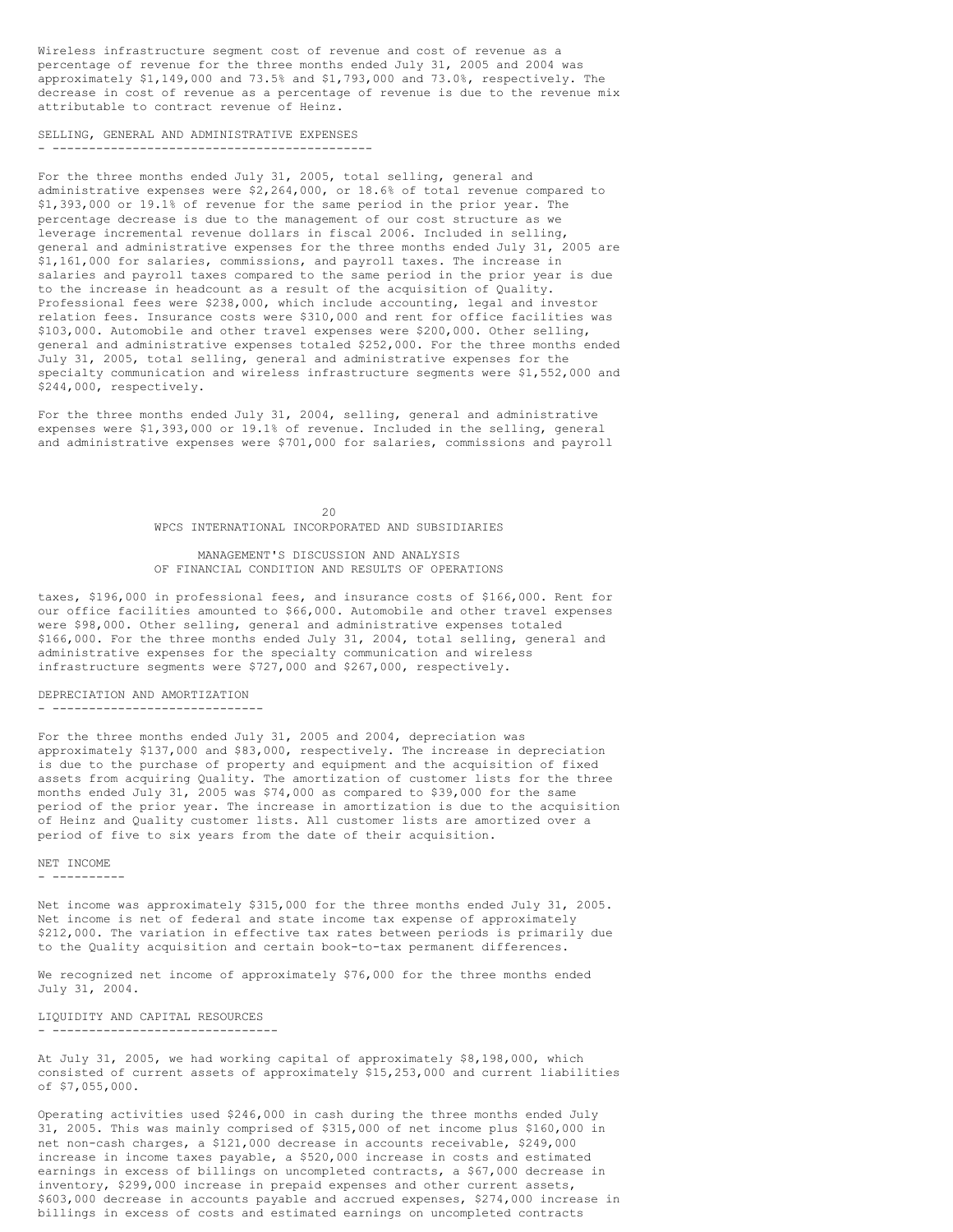payable and a \$10,000 net increase in other assets.

Our investing activities utilized \$862,000 in cash during the three months ended July 31, 2005, which consisted of \$100,000 paid for property and equipment, \$758,000 for the acquisition of Quality and \$4,000 paid for acquisition transaction costs.

Our financing activities provided cash of \$2,427,000 during the three months ended July 31, 2005. Financing activities included debt issuance costs of \$159,000, borrowings under lines of credit of \$2,618,000 and repayments of equipment loans and capital lease obligations of approximately \$32,000.

> 21 WPCS INTERNATIONAL INCORPORATED AND SUBSIDIARIES

# MANAGEMENT'S DISCUSSION AND ANALYSIS OF FINANCIAL CONDITION AND RESULTS OF OPERATIONS

Our capital requirements depend on numerous factors, including the market for our services, the resources we devote to developing, marketing, selling and supporting our business, the timing and extent of establishing additional markets and other factors. On June 3, 2005, we entered into a credit agreement with a new commercial bank. The credit agreement (the "Credit Agreement"), provides for a revolving line of credit in an amount not to exceed \$5,000,000, together with a letter of credit facility not to exceed \$500,000. We also entered into security agreements, pursuant to which each subsidiary granted a security interest to the bank in all of their assets.

Pursuant to the terms of the Credit Agreement, we are permitted to borrow up to \$3,000,000 under the revolving credit line, based upon eligible receivables. Once we have provided financial statements which evidence that we have earnings before interest, taxes, depreciation and amortization of (i) \$750,000 for the quarter ended July 31, 2005, (ii) \$750,000 for the quarter ended October 31, 2005, and (iii) \$2,500,000 for the year ended April 30, 2006, the revolving commitment amount will be increased to \$5,000,000. The Credit Agreement contains customary covenants, including but not limited to (i) restrictions on the permitted ratio of total unsubordinated liabilities to tangible net worth plus subordinated indebtedness, (ii) the Company's total tangible net worth, (iii) working capital, (iv) minimum earnings before interest, taxes, depreciation and amortization, and (v) dividend restrictions. As of July 31, 2005, the Company was in compliance with the Credit Agreement covenants. The loan commitment shall expire on August 31, 2008. We may prepay the loan at any time.

Loans under the Credit Agreement bear interest at a rate equal to either the bank's reference rate plus one half (0.5%) percent, or LIBOR plus two and three-quarters (2.75%) percent, as we may request (6.125% as of July 31, 2005). We paid a facility fee to the bank of \$50,000 on the closing date.

We used the initial funds provided by the loan, in the gross amount of \$3,000,000, to repay existing bank debt at Walker of approximately \$672,000, for the payment of approximately \$758,000 to the former shareholders of our Quality subsidiary for monies due to them pursuant to the terms of the purchase of their company, and for working capital. A \$500,000 letter of credit was re-issued in favor of Walker's surety bonding company as collateral for performance and payment bond requirements.

On November 24, 2004, we acquired Quality for the aggregate consideration of approximately \$7,500,000 in cash, net of acquisition transaction costs. A formal purchase price allocation has been completed and the amounts assignable to tangible assets, other intangible assets and goodwill have been determined. The acquisition of Quality gives us additional project engineering expertise for specialty communication opportunities, broadens our customer base especially in the public safety sector and gaming industry, and expands our geographic presence in the Northeastern United States.

> 22 WPCS INTERNATIONAL INCORPORATED AND SUBSIDIARIES

### MANAGEMENT'S DISCUSSION AND ANALYSIS OF FINANCIAL CONDITION AND RESULTS OF OPERATIONS

At July 31, 2005, we had cash and cash equivalents of \$2,309,000 and working capital of approximately \$8,198,000. With the additional capital resources raised from the issuance of the common stock, funds available from the recently obtained Credit Agreement and internally available funds, we believe that we have sufficient capital to meet our needs through July 31, 2006. Our future operating results may be affected by a number of factors including our success in bidding on future contracts and our continued ability to manage controllable costs effectively. To the extent we grow by future acquisitions that involve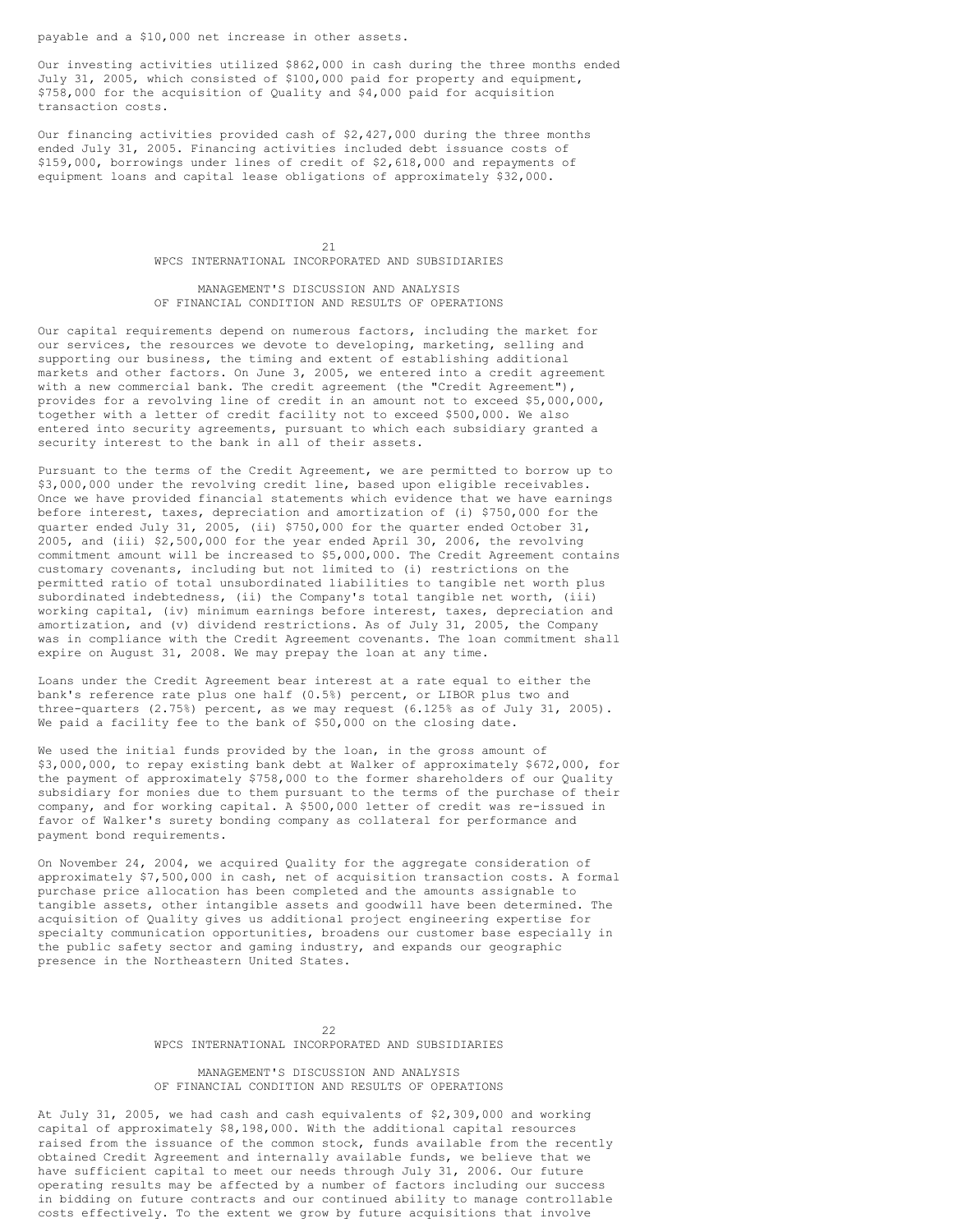consideration other than stock, our cash requirements may increase.

#### CRITICAL ACCOUNTING POLICIES

- ----------------------------

Financial Reporting Release No. 60, published by the SEC, recommends that all companies include a discussion of critical accounting policies used in the preparation of their financial statements. While all these significant accounting policies impact its financial condition and results of operations, we view certain of these policies as critical. Policies determined to be critical are those policies that have the most significant impact on our consolidated financial statements and require management to use a greater degree of judgment and estimates. Actual results may differ from those estimates.

We believe that given current facts and circumstances, it is unlikely that applying any other reasonable judgments or estimate methodologies would cause a material effect on our consolidated results of operations, financial position or liquidity for the periods presented in this report.

The accounting policies identified as critical are as follows:

USE OF ESTIMATES - ----------------

In preparing financial statements in conformity with accounting principles generally accepted in the United States of America, management is required to make estimates and assumptions that affect the reported amounts of assets and liabilities and the disclosure of contingent assets and liabilities at the date of the financial statements and revenue and expenses during the reporting period. The most significant estimates relate to the calculation of percentageof-completion on uncompleted contracts, allowance for doubtful accounts, valuation of inventory, useful life of customer lists, deferred tax valuation allowance, the fair values of the assets and liabilities of purchased businesses and the factors related to determining if goodwill is impaired. Actual results could differ from those estimates.

# ACCOUNTS RECEIVABLE

- -------------------

Accounts receivable are due within contractual payment terms and are stated at amounts due from customers net of an allowance for doubtful accounts. Credit is extended based on evaluation of a customer's financial condition. Accounts outstanding longer than the contractual payment terms are considered past due. We determine our allowance by considering a number of factors, including the length of time trade accounts receivable are past due, the previous loss history, the customer's current ability to pay its obligation to us, and the condition of the general economy and the industry as a whole. We write off accounts receivable when they become uncollectible, and payment subsequently received on such receivables are credited to the allowance for doubtful accounts.

> $23$ WPCS INTERNATIONAL INCORPORATED AND SUBSIDIARIES

> MANAGEMENT'S DISCUSSION AND ANALYSIS OF FINANCIAL CONDITION AND RESULTS OF OPERATIONS

#### GOODWILL AND OTHER LONG-LIVED ASSETS - ------------------------------------

We assess the impairment of long-lived assets whenever events or changes in circumstances indicate that their carrying value may not be recoverable from the estimated future cash flows expected to result from their use and eventual disposition. Our long-lived assets subject to this evaluation include property and equipment and amortizable intangible assets. We assess the impairment of goodwill annually in our fourth fiscal quarter and whenever events or changes in circumstances indicate that it is more likely than not that an impairment loss has been incurred. Intangible assets other than goodwill are reviewed for impairment whenever events or changes in circumstances indicate that the carrying value may not be fully recoverable. We are required to make judgments and assumptions in identifying those events or changes in circumstances that may trigger impairment. Some of the factors we consider include a significant decrease in the market value of an asset, significant changes in the extent or manner for which the asset is being used or in its physical condition, a significant change, delay or departure in our business strategy related to the asset, significant negative changes in the business climate, industry or economic condition, or current period operating losses, or negative cash flow combined with a history of similar losses or a forecast that indicates continuing losses associated with the use of an asset.

We performed our annual review for goodwill impairment in the fourth quarter of fiscal 2005 and tested for goodwill impairment in each reporting unit that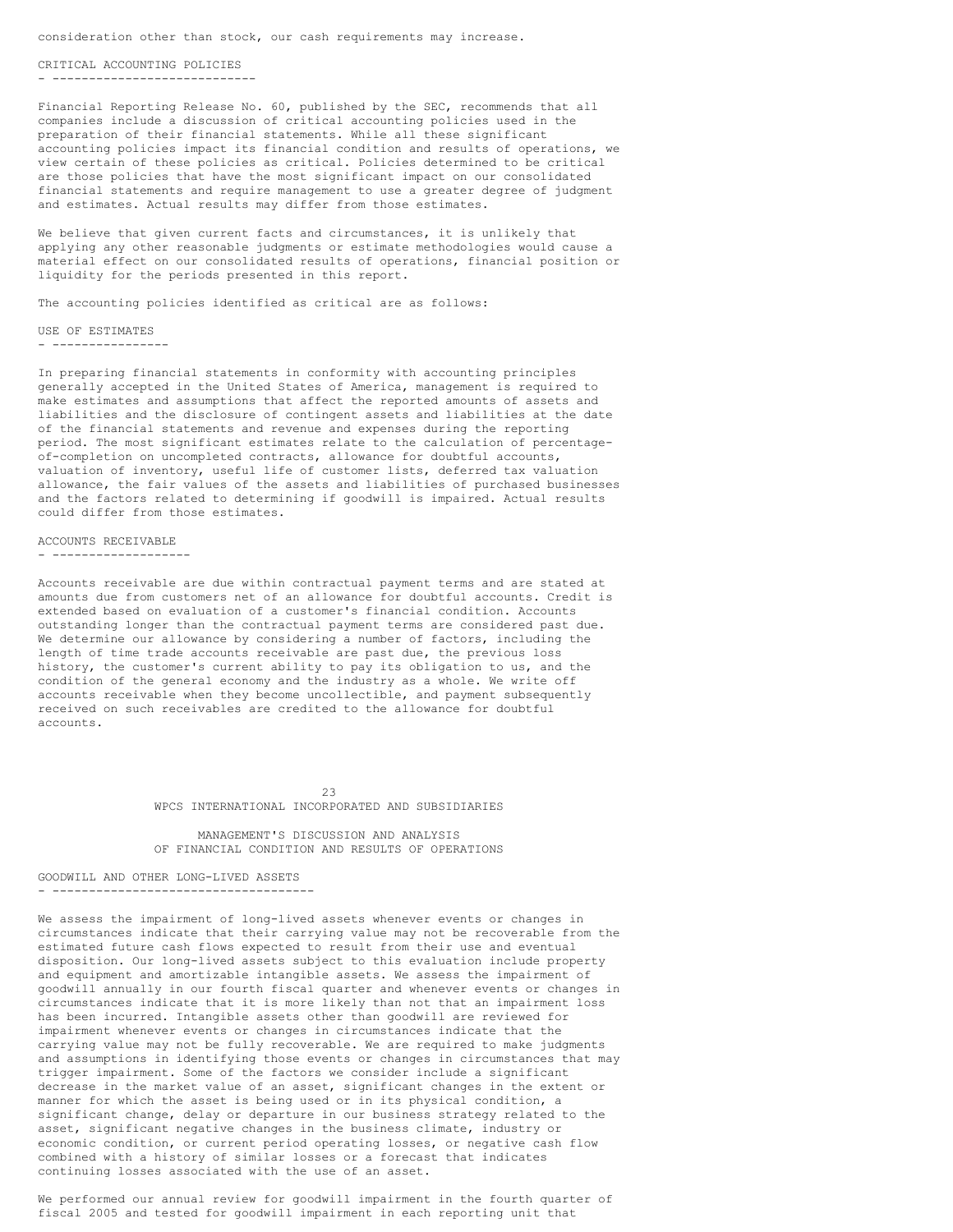contains goodwill. Our tests found that no impairment existed. Our impairment review is based on comparing the fair value to the carrying value of the reporting units with goodwill. The fair value of a reporting unit is measured at the business unit level using a discounted cash flow approach that incorporates our estimates of future revenues and costs for those business units. Reporting units with goodwill include Invisinet and Heinz within our wireless infrastructure segment and Walker, Clayborn and Quality within our specialty communications segment. Our estimates are consistent with the plans and estimates that we are using to manage the underlying businesses. If we fail to deliver products and services for these business units, or market conditions for these businesses fail to improve, our revenue and cost forecasts may not be achieved and we may incur charges for goodwill impairment, which could be significant and could have a material adverse effect on our net equity and results of operations.

# DEFERRED INCOME TAXES

- ---------------------

We determine deferred tax assets and liabilities at the end of each period based on the future tax consequences that can be attributed to net operating loss and credit carryovers and differences between the financial statement carrying amounts of existing assets and liabilities and their respective tax bases, using the tax rate expected to be in effect when the taxes are actually paid or recovered. The recognition of deferred tax assets is reduced by a valuation allowance if it is more likely than not that the tax benefits will not be realized. The ultimate realization of deferred tax assets depends upon the generation of future taxable income during the periods in which those temporary differences become deductible.

> 24 WPCS INTERNATIONAL INCORPORATED AND SUBSIDIARIES

MANAGEMENT'S DISCUSSION AND ANALYSIS OF FINANCIAL CONDITION AND RESULTS OF OPERATIONS

We consider past performance, expected future taxable income and prudent and feasible tax planning strategies in assessing the amount of the valuation allowance. Our forecast of expected future taxable income is based over such future periods that we believe can be reasonably estimated. Changes in market conditions that differ materially from our current expectations and changes in future tax laws in the U.S. may cause us to change our judgments of future taxable income. These changes, if any, may require us to adjust our existing tax valuation allowance higher or lower than the amount we have recorded.

# REVENUE RECOGNITION

- -------------------

We generate our revenue by providing project engineering and deployment services for wireless infrastructure services and specialty communication systems. We provide a range of engineering services including site design, construction, product integration, structured cabling, network security, project management and technical support.

We record revenue and profit on these contracts on a percentage-of-completion basis on the cost-to-cost method. Contracts in process are valued at cost plus accrued profits less earned revenues and progress payments on uncompleted contracts. Contracts are generally considered substantially complete when engineering is completed and/or site construction is completed. We include in operations pass-through revenue and costs on cost-plus contracts, which are customer-reimbursable materials, equipment and subcontractor costs, when we determine that it we are responsible for the engineering specification, procurement and management of such cost components on behalf of the customer.

We have numerous contracts that are in various stages of completion. Such contracts require estimates to determine the appropriate cost and revenue recognition. Cost estimates are reviewed monthly on a contract-by-contract basis, and are revised periodically throughout the life of the contract such that adjustments to profit resulting from revisions are made cumulative to the date of the revision. Significant management judgments and estimates, including the estimated cost to complete projects, which determines the project's percent complete, must be made and used in connection with the revenue recognized in the accounting period. Current estimates may be revised as additional information becomes available. If estimates of costs to complete long-term contracts indicate a loss, provision is made currently for the total loss anticipated.

# RECENTLY ISSUED ACCOUNTING PRONOUNCEMENTS

- -----------------------------------------

In December 2004, the FASB issued SFAS No. 123(R) (revised 2004), "Share-Based Payment", which amends FASB Statement No. 123 and will be effective beginning with our fiscal year ending April 30, 2007. The new standard will require us to expense employee stock options and other share-based payments over the vesting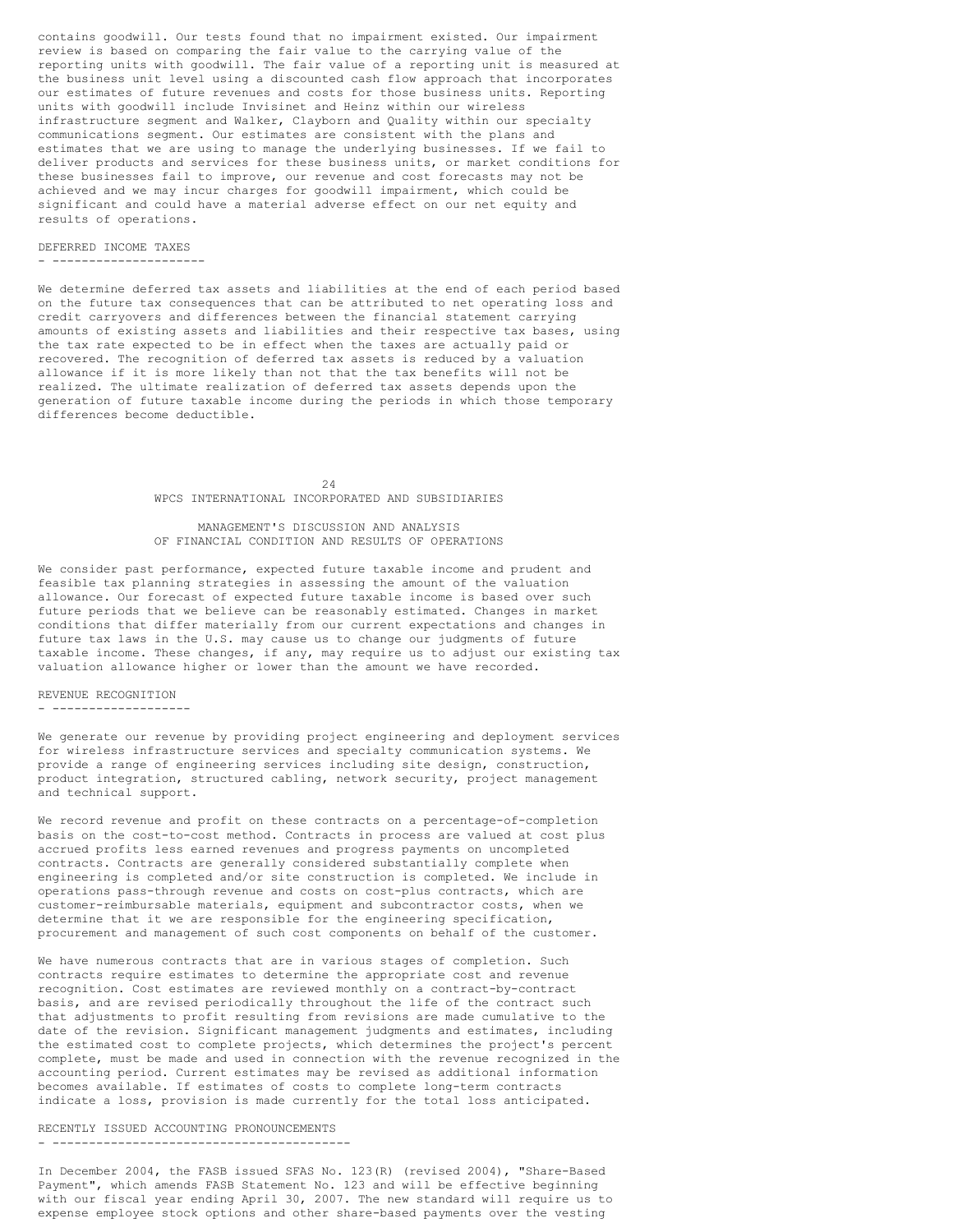period. The FASB believes the use of a binomial lattice model for option valuation is capable of more fully reflecting certain characteristics of employee share options compared to the Black-Scholes options pricing model. The new standard may be adopted in one of three ways - the modified prospective

> 25 WPCS INTERNATIONAL INCORPORATED AND SUBSIDIARIES

# MANAGEMENT'S DISCUSSION AND ANALYSIS OF FINANCIAL CONDITION AND RESULTS OF OPERATIONS

transition method, a variation of the modified prospective transition method or the modified retrospective transition method. We are currently evaluating how we will adopt the standard and evaluating the effect that the adoption of SFAS 123(R) will have on our financial position or results of operations.

In November 2004, the FASB issued SFAS No. 151, "Inventory Costs, an amendment of ARB No. 43, Chapter 4." This statement amends the guidance in ARB No. 43, Chapter 4, Inventory Pricing, to clarify the accounting for abnormal amounts of idle facility expense, freight, handling costs and wasted material (spoilage). Paragraph 5 of ARB No. 43, Chapter 4, previously stated that "...under some circumstances, items such as idle facility expense, excessive spoilage, double freight, and rehandling costs may be so abnormal as to require treatment as current period charges..." SFAS No. 151 requires that those items be recognized as current-period charges regardless of whether they meet the criterion of "so abnormal." In addition, this statement requires that allocation of fixed production overheads to the costs of conversion be based on the normal capacity of the production facilities. The provisions of SFAS 151 shall be applied prospectively and are effective for inventory costs incurred during fiscal years beginning after June 15, 2005, with earlier application permitted for inventory costs incurred during fiscal years beginning after the date this Statement was issued. The adoption of SFAS No. 151 is not expected to have a material impact on our financial position or results of operations.

In December 2004, the FASB issued SFAS No. 153, "Exchanges of Nonmonetary Assets, an amendment of APB Opinion No. 29". The guidance in APB Opinion No. 29, "Accounting for Nonmonetary Transactions", is based on the principle that exchanges of nonmonetary assets should be measured based on the fair value of assets exchanged. The guidance in that Opinion, however, included certain exceptions to that principle. This Statement amends Opinion 29 to eliminate the exception for nonmonetary exchanges of similar productive assets that do not have commercial substance. A nonmonetary exchange has commercial substance if the future cash flows of the entity are expected to change significantly as a result of the exchange. SFAS No. 153 is effective for nonmonetary exchanges occurring in fiscal periods beginning after June 15, 2005. The adoption of SFAS No. 153 is not expected to have a material impact on our financial position or results of operations.

FORWARD LOOKING STATEMENTS - --------------------------

This Management's Discussion and Analysis of Financial Condition and Results of Operations includes a number of forward-looking statements that reflect Management's current views with respect to future events and financial performance. Those statements include statements regarding the intent, belief or current expectations of us and members of its management team as well as the assumptions on which such statements are based. Prospective investors are cautioned that any such forward-looking statements are not guarantees of future performance and involve risk and uncertainties, and that actual results may differ materially from those contemplated by such forward-looking statements.

Readers are urged to carefully review and consider the various disclosures made by us in this report and in our other reports filed with the Securities and Exchange Commission. Important factors currently known to Management could cause actual results to differ materially from those in forward-looking statements. We undertake no obligation to update or revise forward-looking statements to reflect changed assumptions, the occurrence of unanticipated events or changes in the future operating results over time. We believe that its assumptions are based upon reasonable data derived from and known about our business and operations and the business and operations of the Company. No assurances are made that actual results of operations or the results of our future activities will not differ materially from its assumptions.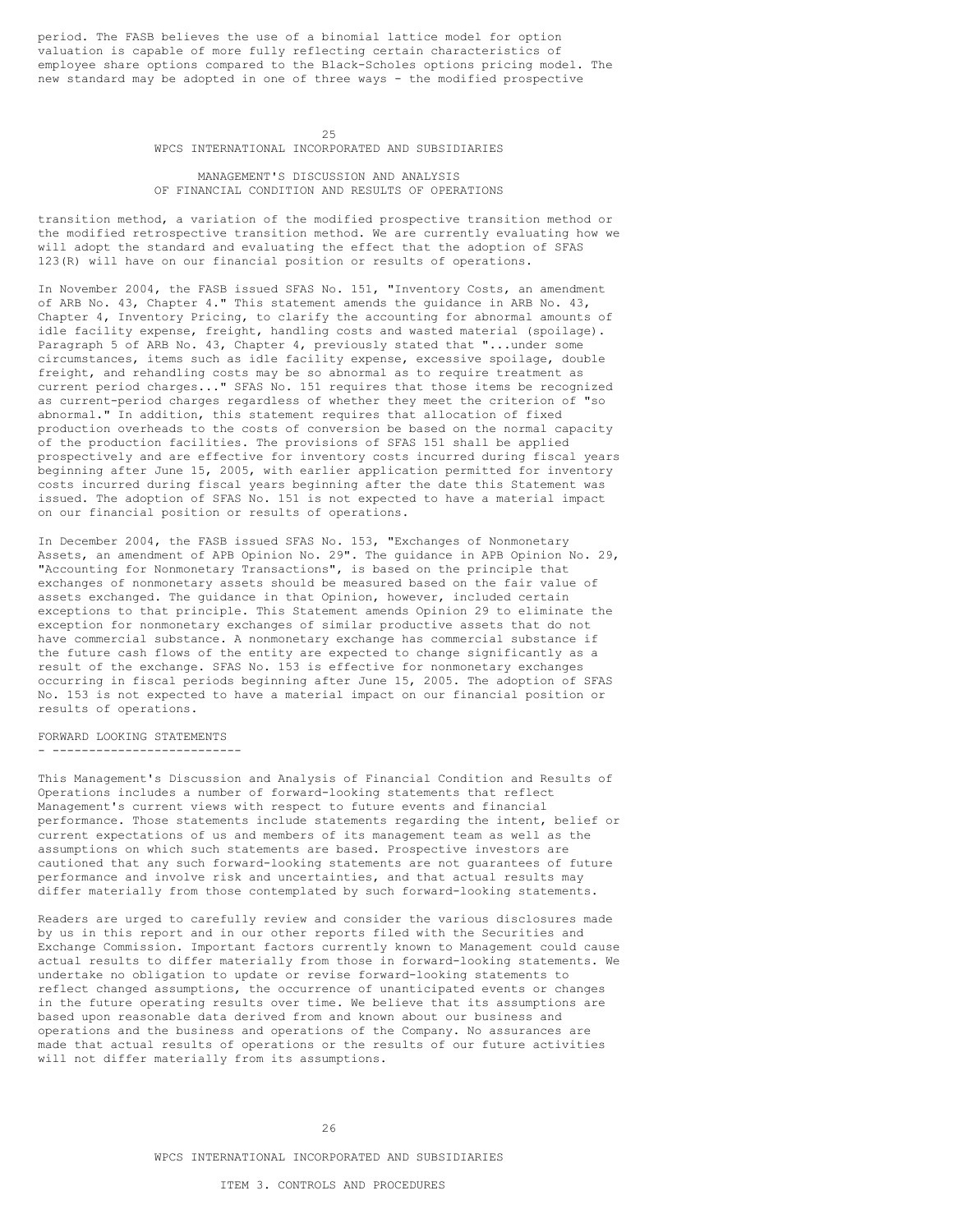- a) Evaluation of disclosure controls and procedures. An evaluation as of July 31, 2005 was performed under the supervision and with participation of our management, including the chief executive officer and chief financial officer, of the effectiveness of the design and operation of our disclosure controls and procedures. Based upon that evaluation, the chief executive officer and chief financial officer have concluded that our disclosure controls and procedures (as defined in Rules 13a-15(e) and 15d-15(e) under the Securities Exchange Act of 1934, as amended (the "Exchange Act")) were sufficiently effective as of that date to ensure that the information required to be disclosed by us in the reports that we file under the Exchange Act is gathered, analyzed and disclosed with adequate timeliness, accuracy and completeness.
- b) Changes in internal controls. There was no change in the Company's internal controls over financial reporting, that occurred during the period covered by this report that was materially affected, or was reasonably likely to materially effect, the Company's internal control over financial reporting.

27 WPCS INTERNATIONAL INCORPORATED AND SUBSIDIARIES

PART II - OTHER INFORMATION

#### ITEM 1. LEGAL PROCEEDINGS

From time to time, we may become involved in various lawsuits and legal proceedings which arise in the ordinary course of business. However, litigation is subject to inherent uncertainties, and an adverse result in these or other matters may arise from time to time that may harm our business. We are currently not aware of any such legal proceedings or claims that we believe will have, individually or in the aggregate, a material adverse affect on our business, financial condition or operating results.

ITEM 2. UNREGISTERED SALES OF EQUITY SECURITIES AND USE OF PROCEEDS

None.

ITEM 3. DEFAULTS UPON SENIOR SECURITIES

None.

ITEM 4. SUBMISSION OF MATTERS TO A VOTE OF SECURITY HOLDERS

None.

ITEM 5. OTHER INFORMATION

Not applicable.

ITEM 6. EXHIBITS

31.1 - Certification of Principal Executive Officer pursuant to Rule 13a-14 and Rule 15d-14(a), promulgated under the Securities and Exchange Act of 1934, as amended

31.2 - Certification of Principal Financial Officer pursuant to Rule 13a-14 and Rule 15d 14(a), promulgated under the Securities and Exchange Act of 1934, as amended

32.1 - Certification pursuant to 18 U.S.C. Section 1350, as adopted pursuant to Section 906 of the Sarbanes-Oxley Act of 2002 (Chief Executive Officer)

32.2 - Certification pursuant to 18 U.S.C. Section 1350, as adopted pursuant to Section 906 of the Sarbanes-Oxley Act of 2002 (Chief Financial Officer)

# 28

WPCS INTERNATIONAL INCORPORATED AND SUBSIDIARIES

#### SIGNATURES

In accordance with the requirements of the Exchange Act, the registrant caused this report to be signed on its behalf by the undersigned, thereunto duly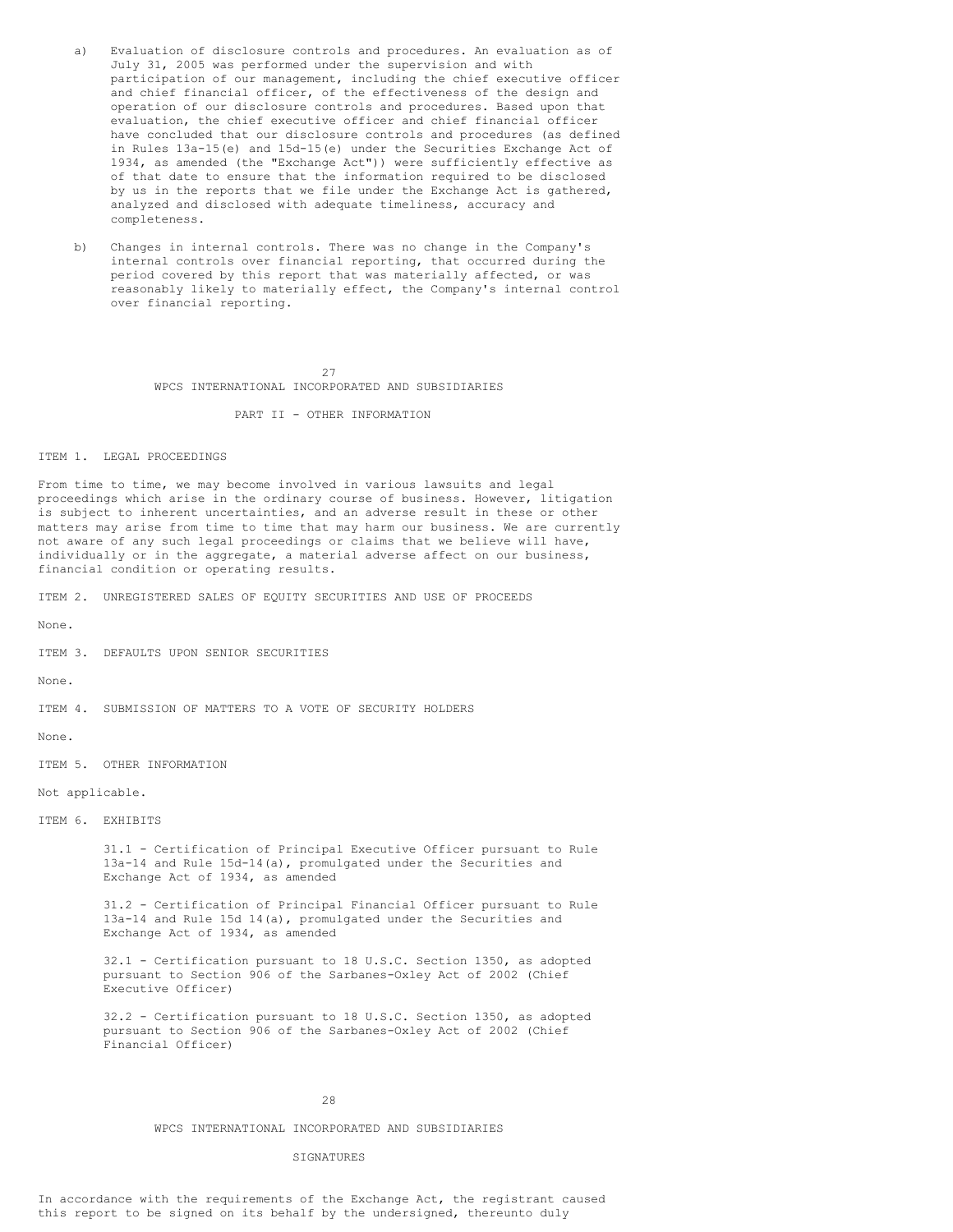WPCS INTERNATIONAL INCORPORATED

Date: September 14, 2005 By: /s/ JOSEPH HEATER

--------------------- Joseph Heater Chief Financial Officer

29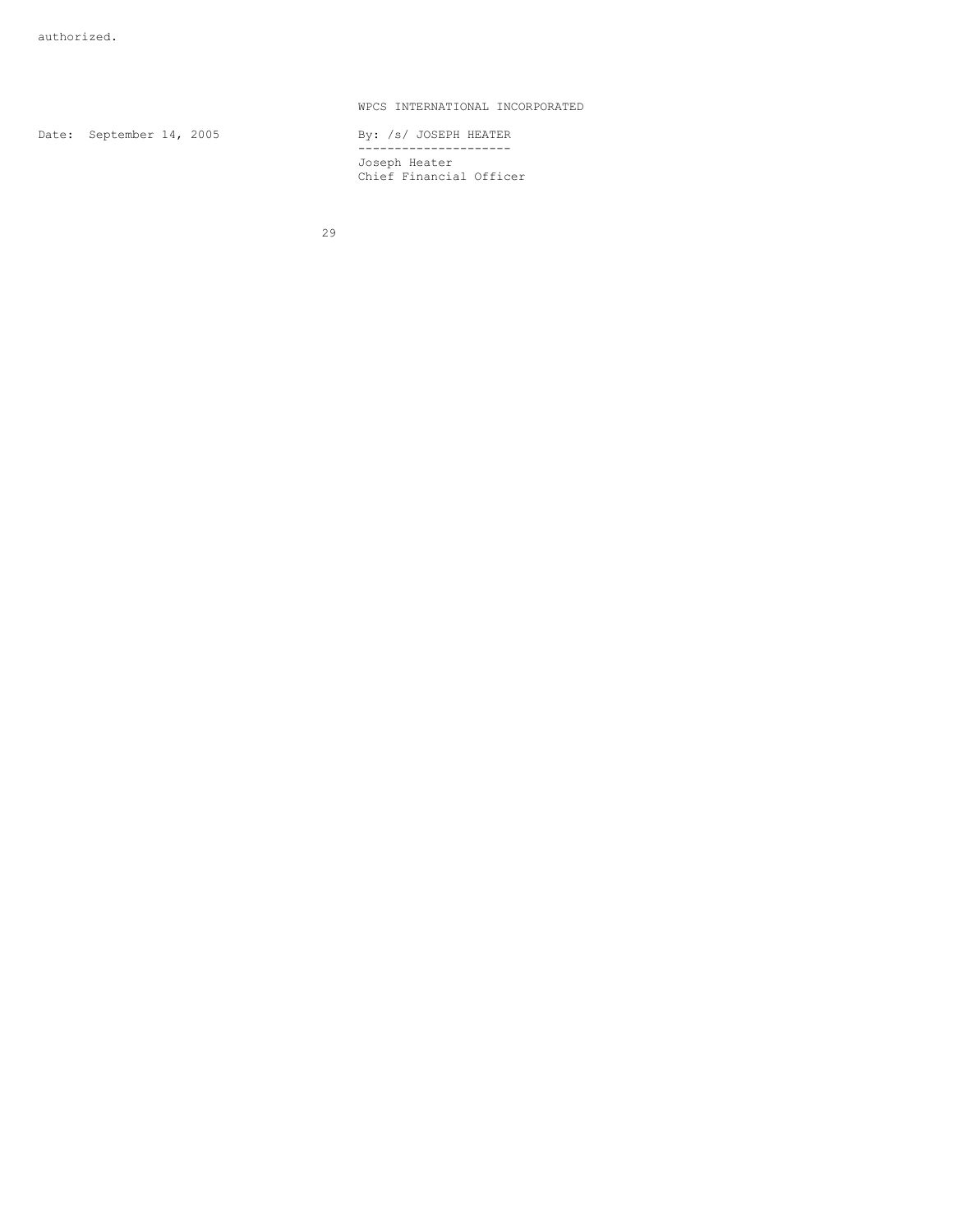### Exhibit 31.1

I, Andrew Hidalgo, the Chief Executive Officer of WPCS International Incorporated, certify that:

1. I have reviewed this quarterly report on Form 10-QSB of WPCS International Incorporated;

2. Based on my knowledge, this quarterly report does not contain any untrue statement of a material fact or omit to state a material fact necessary to make the statements made, in light of the circumstances under which such statements were made, not misleading with respect to the period covered by this quarterly report;

3. Based on my knowledge, the financial statements, and other financial information included in this quarterly report, fairly present in all material respects the financial condition, results of operations and cash flows of the small business issuer as of, and for, the periods presented in this quarterly report;

4. The small business issuer's other certifying officer and I are responsible for establishing and maintaining disclosure controls and procedures (as defined in Exchange Act Rules 13a-15(e) and 15d-15(e)) for the small business issuer and have:

- a) Designed such disclosure controls and procedures, or caused such disclosure controls and procedures to be designed under our supervision, to ensure that material information relating to the small business issuer, including its consolidated subsidiaries, is made known to us by others within those entities, particularly during the period in which this report is being prepared;
- b) Evaluated the effectiveness of the small business issuer's disclosure controls and procedures and presented in this report our conclusions about the effectiveness of the disclosure controls and procedures, as of the end of the period covered by this report based on such evaluation; and
- c) Disclosed in this report any change in the small business issuer's internal control over financial reporting that occurred during the small business issuer's most recent fiscal quarter (the small business issuer's fourth fiscal quarter in the case of an annual report) that has materially affected, or is reasonably likely to materially affect, the small business issuer's internal control over financial reporting; and

5. The small business issuer's other certifying officer and I have disclosed, based on our most recent evaluation of internal control over financial reporting, to the small business issuer's auditors and the audit committee of small business issuer's board of directors (or persons performing the equivalent functions):

- a) All significant deficiencies and material weaknesses in the design or operation of internal control over financial reporting which are reasonably likely to adversely affect the small business issuer's ability to record, process, summarize and report financial information; and
- b) Any fraud, whether or not material, that involves management or other employees who have a significant role in the small business issuer's internal control over financial reporting.

Date: September 14, 2005 By: /s/ ANDREW HIDALGO ---------------------- Andrew Hidalgo Chief Executive Officer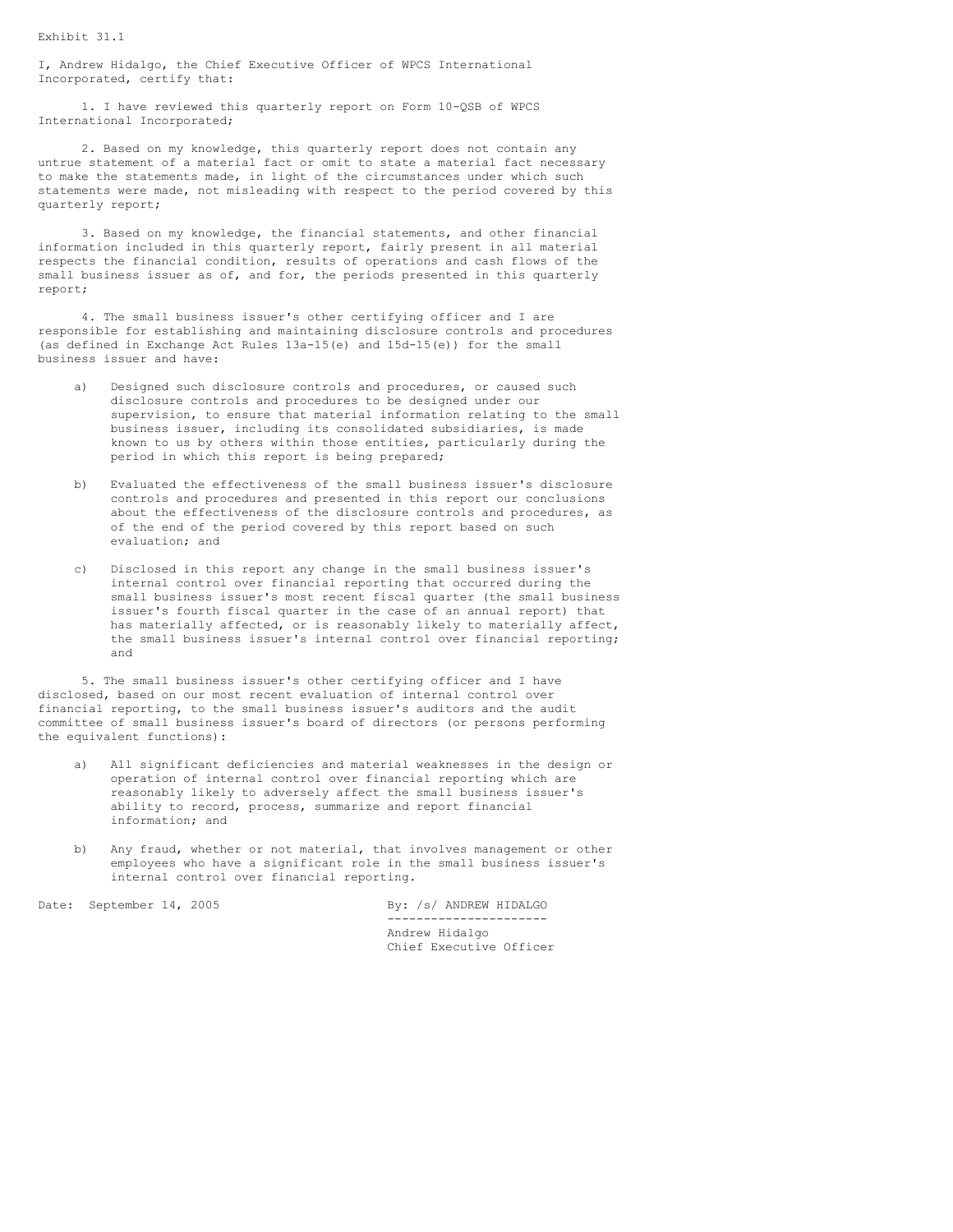### Exhibit 31.2

I, Joseph Heater, the Chief Financial Officer of WPCS International Incorporated, certify that:

1. I have reviewed this quarterly report on Form 10-QSB of WPCS International Incorporated;

2. Based on my knowledge, this quarterly report does not contain any untrue statement of a material fact or omit to state a material fact necessary to make the statements made, in light of the circumstances under which such statements were made, not misleading with respect to the period covered by this quarterly report;

3. Based on my knowledge, the financial statements, and other financial information included in this quarterly report, fairly present in all material respects the financial condition, results of operations and cash flows of the small business issuer as of, and for, the periods presented in this quarterly report;

4. The small business issuer's other certifying officer and I are responsible for establishing and maintaining disclosure controls and procedures (as defined in Exchange Act Rules 13a-15(e) and 15d-15(e)) for the small business issuer and have:

- a) Designed such disclosure controls and procedures, or caused such disclosure controls and procedures to be designed under our supervision, to ensure that material information relating to the small business issuer, including its consolidated subsidiaries, is made known to us by others within those entities, particularly during the period in which this report is being prepared;
- b) Evaluated the effectiveness of the small business issuer's disclosure controls and procedures and presented in this report our conclusions about the effectiveness of the disclosure controls and procedures, as of the end of the period covered by this report based on such evaluation; and
- c) Disclosed in this report any change in the small business issuer's internal control over financial reporting that occurred during the small business issuer's most recent fiscal quarter (the small business issuer's fourth fiscal quarter in the case of an annual report) that has materially affected, or is reasonably likely to materially affect, the small business issuer's internal control over financial reporting; and

5. The small business issuer's other certifying officer and I have disclosed, based on our most recent evaluation of internal control over financial reporting, to the small business issuer's auditors and the audit committee of small business issuer's board of directors (or persons performing the equivalent functions):

- a) All significant deficiencies and material weaknesses in the design or operation of internal control over financial reporting which are reasonably likely to adversely affect the small business issuer's ability to record, process, summarize and report financial information; and
- b) Any fraud, whether or not material, that involves management or other employees who have a significant role in the small business issuer's internal control over financial reporting.

Date: September 14, 2005 By: /s/ JOSEPH HEATER

--------------------- Joseph Heater Chief Financial Officer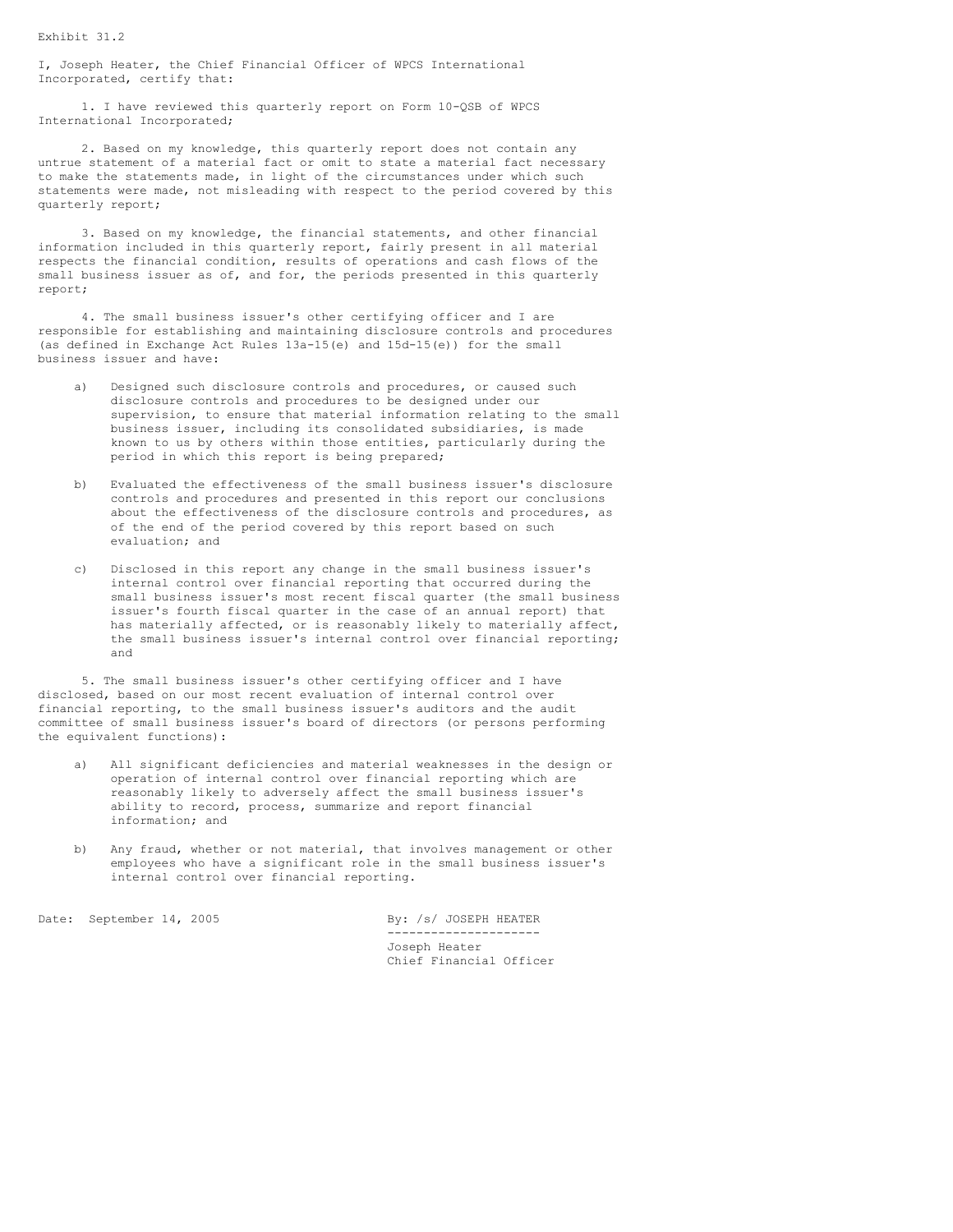CERTIFICATION PURSUANT TO 18 U.S.C. SECTION 1350, AS ADOPTED PURSUANT TO SECTION 906 OF THE SARBANES-OXLEY ACT OF 2002

In connection with the Quarterly report of WPCS International Incorporated (the "Company") on Form 10-QSB for the period ended July 31, 2005 as filed with the Securities and Exchange Commission on the date hereof (the "Report"), I, Andrew Hidalgo, Chief Executive Officer of the Company, certify, pursuant to 18 U.S.C. section 906 of the Sarbanes-Oxley Act of 2002, that:

- (1) The Report fully complies with the requirements of section 13(a) or 15(d) of the Securities and Exchange Act of 1934; and
- (2) The information contained in the Report fairly presents, in all material respects, the financial condition and result of operations of the Company.

Date: September 14, 2005 By: /s/ ANDREW HIDALGO

---------------------- Andrew Hidalgo Chief Executive Officer